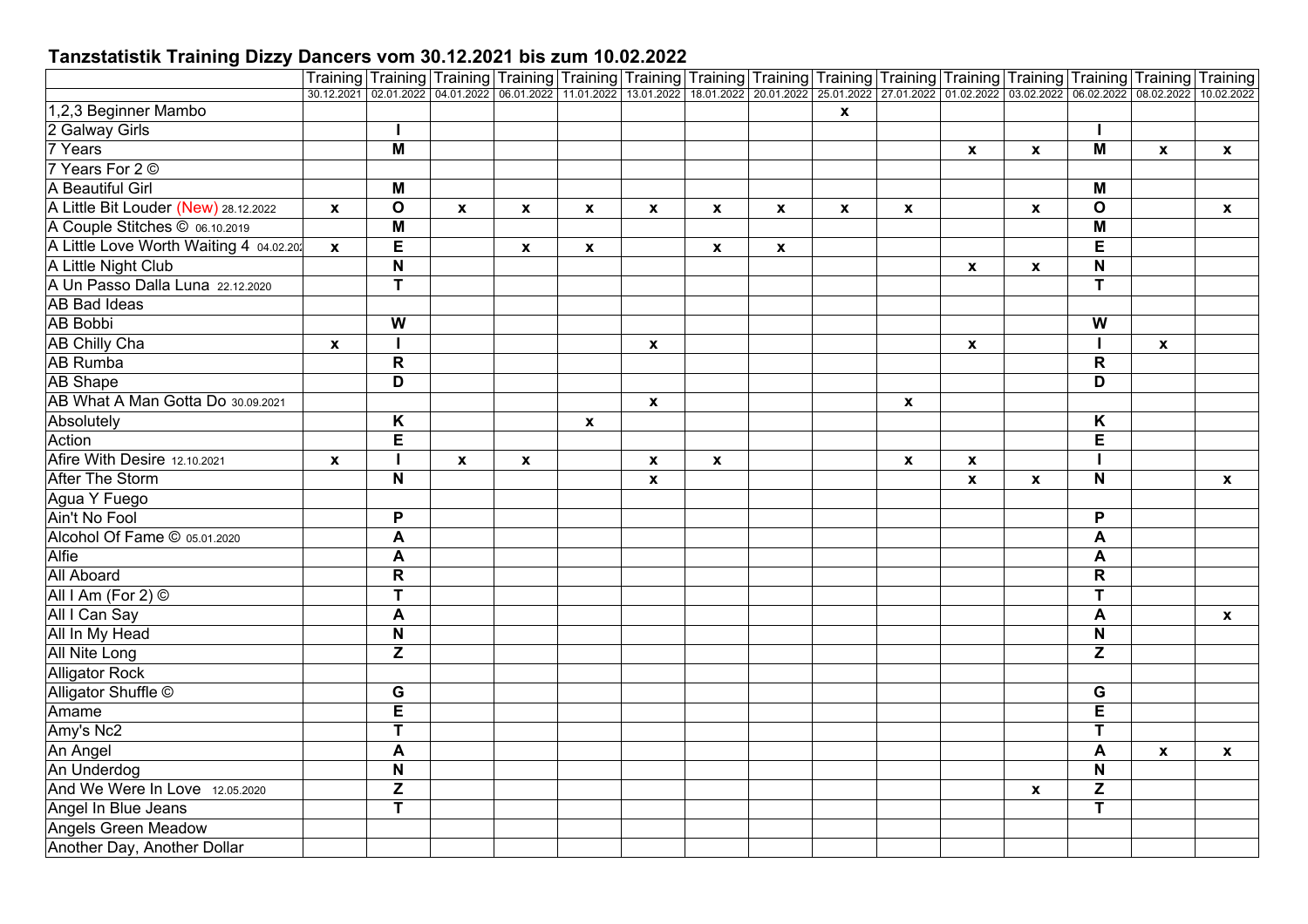|                                      |  |              |                    |                           |  |              |                    |                  | Training Training Training Training Training Training Training Training Training Training Training Training Training Training Training Training Training Training 10:07.2021 08.07.2022 08.07.2022 08.07.2022 11.01.2022 13.01 |                           |              |  |
|--------------------------------------|--|--------------|--------------------|---------------------------|--|--------------|--------------------|------------------|--------------------------------------------------------------------------------------------------------------------------------------------------------------------------------------------------------------------------------|---------------------------|--------------|--|
|                                      |  |              |                    |                           |  |              |                    |                  |                                                                                                                                                                                                                                |                           |              |  |
| Anywhere 06.08.2019                  |  |              |                    |                           |  |              |                    |                  |                                                                                                                                                                                                                                |                           |              |  |
| <b>Askin' Questions</b>              |  |              |                    |                           |  |              |                    |                  |                                                                                                                                                                                                                                |                           |              |  |
| At The Hop                           |  |              |                    |                           |  |              |                    |                  |                                                                                                                                                                                                                                |                           |              |  |
| <b>Baby Kisses</b>                   |  |              |                    |                           |  |              |                    |                  |                                                                                                                                                                                                                                |                           |              |  |
| Baby Only You 21.07.2020             |  |              |                    |                           |  |              |                    |                  |                                                                                                                                                                                                                                |                           |              |  |
| Back To The Start 23.07.2019         |  |              | $\pmb{\mathsf{x}}$ | $\pmb{\mathsf{X}}$        |  |              |                    |                  |                                                                                                                                                                                                                                |                           |              |  |
| Back To The Start (For 2) 05.01.2020 |  |              |                    |                           |  |              |                    |                  |                                                                                                                                                                                                                                |                           |              |  |
| <b>Bad Bad Leroy Brown</b>           |  |              |                    |                           |  |              | X                  | $\boldsymbol{x}$ |                                                                                                                                                                                                                                |                           |              |  |
| <b>Barely Keeping Up</b>             |  |              |                    |                           |  |              |                    |                  |                                                                                                                                                                                                                                |                           |              |  |
| Barn Dance ©                         |  |              |                    |                           |  |              |                    |                  |                                                                                                                                                                                                                                |                           |              |  |
| <b>Be A Light</b>                    |  |              |                    |                           |  |              | $\mathbf{x}$       | $\mathbf{x}$     |                                                                                                                                                                                                                                |                           |              |  |
| Be Bob                               |  |              |                    |                           |  |              |                    |                  |                                                                                                                                                                                                                                | $\boldsymbol{\mathsf{x}}$ |              |  |
| Beer For My Horses                   |  |              |                    |                           |  |              |                    |                  |                                                                                                                                                                                                                                |                           |              |  |
| Beethoven's Boggie                   |  |              |                    |                           |  |              |                    |                  |                                                                                                                                                                                                                                |                           |              |  |
| <b>Before</b>                        |  |              |                    |                           |  |              |                    |                  |                                                                                                                                                                                                                                |                           |              |  |
| <b>Before The Devil</b>              |  |              |                    |                           |  |              |                    |                  |                                                                                                                                                                                                                                |                           |              |  |
| Best Of Us 27.10.2020                |  |              |                    |                           |  | $\mathbf{x}$ | $\mathbf{x}$       |                  | $\mathbf{x}$                                                                                                                                                                                                                   | $\mathbf{x}$              |              |  |
| <b>Better In Boots</b>               |  |              |                    |                           |  |              |                    |                  |                                                                                                                                                                                                                                |                           |              |  |
| Beyond Beautiful 12.07.18            |  | $\pmb{\chi}$ | $\pmb{\mathsf{x}}$ | $\boldsymbol{\mathsf{x}}$ |  |              |                    |                  | $\boldsymbol{\mathsf{x}}$                                                                                                                                                                                                      | $\pmb{\mathsf{x}}$        |              |  |
| <b>Big Blue Tree</b>                 |  |              |                    |                           |  |              | $\mathbf{x}$       | X                |                                                                                                                                                                                                                                |                           |              |  |
| <b>Billy</b>                         |  |              |                    | $\boldsymbol{\mathsf{x}}$ |  |              | $\pmb{\mathsf{x}}$ |                  |                                                                                                                                                                                                                                |                           | $\mathbf{x}$ |  |
| Billy's Dance ©                      |  |              |                    |                           |  |              |                    |                  |                                                                                                                                                                                                                                |                           |              |  |
| <b>Black Coffee</b>                  |  |              |                    |                           |  |              |                    |                  |                                                                                                                                                                                                                                |                           |              |  |
| <b>Black Horse</b>                   |  |              |                    |                           |  |              |                    |                  |                                                                                                                                                                                                                                |                           |              |  |
| <b>Black Fire ©</b>                  |  |              |                    |                           |  |              |                    |                  |                                                                                                                                                                                                                                |                           |              |  |
| <b>Blue California</b>               |  |              |                    |                           |  |              |                    |                  |                                                                                                                                                                                                                                |                           |              |  |
| <b>Blue Night Cha</b>                |  |              |                    |                           |  |              |                    |                  |                                                                                                                                                                                                                                |                           |              |  |
| <b>Blue Rose</b> ©                   |  |              |                    |                           |  |              |                    |                  |                                                                                                                                                                                                                                |                           |              |  |
| Boggie                               |  |              |                    |                           |  |              |                    |                  |                                                                                                                                                                                                                                |                           |              |  |
| Boggie Bear Cha Cha                  |  |              |                    |                           |  |              |                    |                  |                                                                                                                                                                                                                                |                           |              |  |
| Bonaparte's Retreat 15.08.2019       |  |              |                    |                           |  |              |                    |                  |                                                                                                                                                                                                                                |                           |              |  |
| <b>Bossa Nova</b>                    |  |              |                    | $\mathbf{x}$              |  |              |                    |                  |                                                                                                                                                                                                                                |                           |              |  |
| <b>Boyfriend Of The Year</b>         |  |              |                    |                           |  |              |                    |                  |                                                                                                                                                                                                                                |                           |              |  |
| Boys 'Round Here                     |  |              |                    |                           |  |              |                    |                  |                                                                                                                                                                                                                                |                           |              |  |
| <b>Boys Will Be Boys</b>             |  |              |                    |                           |  |              |                    |                  |                                                                                                                                                                                                                                |                           |              |  |
| <b>Brand New Day</b>                 |  |              |                    |                           |  |              |                    |                  |                                                                                                                                                                                                                                |                           |              |  |
| <b>Bread And Butter</b>              |  |              |                    |                           |  |              |                    |                  |                                                                                                                                                                                                                                |                           |              |  |
| <b>Bring On The Good Times</b>       |  |              |                    |                           |  |              |                    |                  |                                                                                                                                                                                                                                |                           |              |  |
| <b>Bucket List</b>                   |  |              |                    |                           |  |              |                    |                  |                                                                                                                                                                                                                                |                           |              |  |
| <b>Bucket Seats ©</b>                |  |              |                    |                           |  |              |                    |                  |                                                                                                                                                                                                                                |                           |              |  |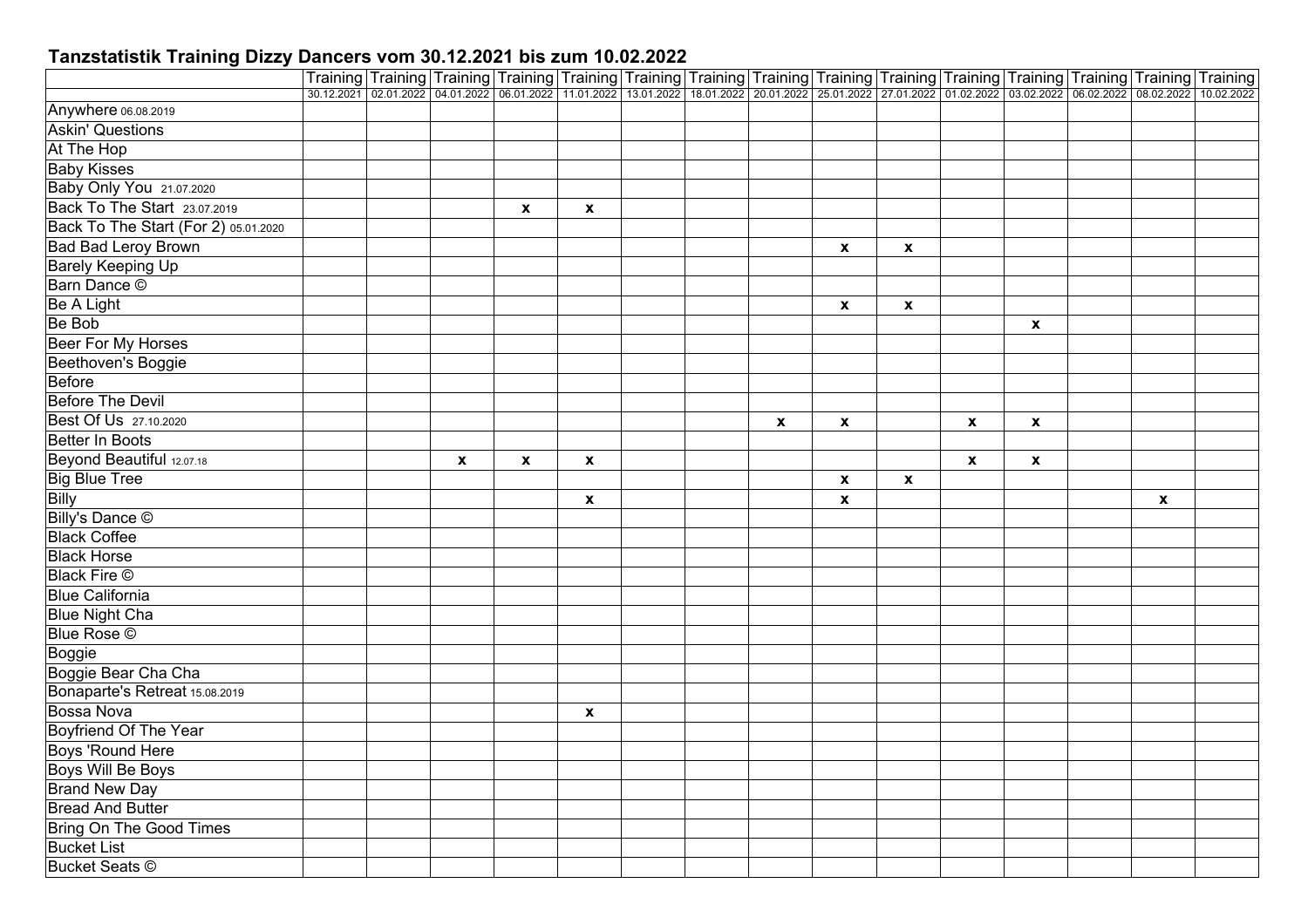| Training Training Training Training Training Training Training Training Training Training Training Training Training Training Training Training Training Training Training Training Training Training Training Training Traini<br><b>Butterfly</b> ©<br>Cabo San Lucas<br>California Two ©<br>Call Your Name (Jolene)<br>Can You See The Satellites ©<br>Canadian Stomp<br><b>Cannibal Stomp</b><br>Carry On (New) 20.01.2022<br>$\mathbf{x}$<br>$\pmb{\mathsf{x}}$<br>$\mathbf{x}$<br>$\mathbf{x}$<br>$\mathbf{x}$<br>$\mathbf{x}$<br><b>Caught In The Moonlight</b><br><b>Champagne Promise</b><br>Chasing Down A Good Time<br>C.C.S.<br>Chattahoochee<br><b>Cheek To Cheek</b><br>Cheerleader<br>Cheeseburger ©<br>Cherokee Boogie<br><b>Cherry Bomb</b><br>Chica Boom Boom<br><b>Chicken Fried Stomp</b><br><b>Circle Of The Love Train</b><br><b>Circle Twenty</b><br>Cliché Love Song<br>Close To You<br>Closer<br>Coastin'<br>Come As You Are<br>Come Dance With Me<br><b>Copperhead Road</b><br><b>Coraszon Diamante</b><br>Corn Don't Grow<br>Cotton Eyed Joe ©<br>Cotton Eyed Joe Mixer ©<br>Country 2 Step<br>$\boldsymbol{x}$<br>X<br><b>Country Walkin'</b><br>$\pmb{\mathsf{x}}$<br>Cover Me Up With Love 08.12.2020<br>Cowboy Cha Cha ©<br>Cowboy Charleston<br>$\mathbf{x}$<br>$\boldsymbol{\mathsf{x}}$<br><b>Cowgirl's Twist</b> |  |  |  |  |  |  |  |  |
|----------------------------------------------------------------------------------------------------------------------------------------------------------------------------------------------------------------------------------------------------------------------------------------------------------------------------------------------------------------------------------------------------------------------------------------------------------------------------------------------------------------------------------------------------------------------------------------------------------------------------------------------------------------------------------------------------------------------------------------------------------------------------------------------------------------------------------------------------------------------------------------------------------------------------------------------------------------------------------------------------------------------------------------------------------------------------------------------------------------------------------------------------------------------------------------------------------------------------------------------------------------------------------------------------------------------------------------------------|--|--|--|--|--|--|--|--|
|                                                                                                                                                                                                                                                                                                                                                                                                                                                                                                                                                                                                                                                                                                                                                                                                                                                                                                                                                                                                                                                                                                                                                                                                                                                                                                                                                    |  |  |  |  |  |  |  |  |
|                                                                                                                                                                                                                                                                                                                                                                                                                                                                                                                                                                                                                                                                                                                                                                                                                                                                                                                                                                                                                                                                                                                                                                                                                                                                                                                                                    |  |  |  |  |  |  |  |  |
|                                                                                                                                                                                                                                                                                                                                                                                                                                                                                                                                                                                                                                                                                                                                                                                                                                                                                                                                                                                                                                                                                                                                                                                                                                                                                                                                                    |  |  |  |  |  |  |  |  |
|                                                                                                                                                                                                                                                                                                                                                                                                                                                                                                                                                                                                                                                                                                                                                                                                                                                                                                                                                                                                                                                                                                                                                                                                                                                                                                                                                    |  |  |  |  |  |  |  |  |
|                                                                                                                                                                                                                                                                                                                                                                                                                                                                                                                                                                                                                                                                                                                                                                                                                                                                                                                                                                                                                                                                                                                                                                                                                                                                                                                                                    |  |  |  |  |  |  |  |  |
|                                                                                                                                                                                                                                                                                                                                                                                                                                                                                                                                                                                                                                                                                                                                                                                                                                                                                                                                                                                                                                                                                                                                                                                                                                                                                                                                                    |  |  |  |  |  |  |  |  |
|                                                                                                                                                                                                                                                                                                                                                                                                                                                                                                                                                                                                                                                                                                                                                                                                                                                                                                                                                                                                                                                                                                                                                                                                                                                                                                                                                    |  |  |  |  |  |  |  |  |
|                                                                                                                                                                                                                                                                                                                                                                                                                                                                                                                                                                                                                                                                                                                                                                                                                                                                                                                                                                                                                                                                                                                                                                                                                                                                                                                                                    |  |  |  |  |  |  |  |  |
|                                                                                                                                                                                                                                                                                                                                                                                                                                                                                                                                                                                                                                                                                                                                                                                                                                                                                                                                                                                                                                                                                                                                                                                                                                                                                                                                                    |  |  |  |  |  |  |  |  |
|                                                                                                                                                                                                                                                                                                                                                                                                                                                                                                                                                                                                                                                                                                                                                                                                                                                                                                                                                                                                                                                                                                                                                                                                                                                                                                                                                    |  |  |  |  |  |  |  |  |
|                                                                                                                                                                                                                                                                                                                                                                                                                                                                                                                                                                                                                                                                                                                                                                                                                                                                                                                                                                                                                                                                                                                                                                                                                                                                                                                                                    |  |  |  |  |  |  |  |  |
|                                                                                                                                                                                                                                                                                                                                                                                                                                                                                                                                                                                                                                                                                                                                                                                                                                                                                                                                                                                                                                                                                                                                                                                                                                                                                                                                                    |  |  |  |  |  |  |  |  |
|                                                                                                                                                                                                                                                                                                                                                                                                                                                                                                                                                                                                                                                                                                                                                                                                                                                                                                                                                                                                                                                                                                                                                                                                                                                                                                                                                    |  |  |  |  |  |  |  |  |
|                                                                                                                                                                                                                                                                                                                                                                                                                                                                                                                                                                                                                                                                                                                                                                                                                                                                                                                                                                                                                                                                                                                                                                                                                                                                                                                                                    |  |  |  |  |  |  |  |  |
|                                                                                                                                                                                                                                                                                                                                                                                                                                                                                                                                                                                                                                                                                                                                                                                                                                                                                                                                                                                                                                                                                                                                                                                                                                                                                                                                                    |  |  |  |  |  |  |  |  |
|                                                                                                                                                                                                                                                                                                                                                                                                                                                                                                                                                                                                                                                                                                                                                                                                                                                                                                                                                                                                                                                                                                                                                                                                                                                                                                                                                    |  |  |  |  |  |  |  |  |
|                                                                                                                                                                                                                                                                                                                                                                                                                                                                                                                                                                                                                                                                                                                                                                                                                                                                                                                                                                                                                                                                                                                                                                                                                                                                                                                                                    |  |  |  |  |  |  |  |  |
|                                                                                                                                                                                                                                                                                                                                                                                                                                                                                                                                                                                                                                                                                                                                                                                                                                                                                                                                                                                                                                                                                                                                                                                                                                                                                                                                                    |  |  |  |  |  |  |  |  |
|                                                                                                                                                                                                                                                                                                                                                                                                                                                                                                                                                                                                                                                                                                                                                                                                                                                                                                                                                                                                                                                                                                                                                                                                                                                                                                                                                    |  |  |  |  |  |  |  |  |
|                                                                                                                                                                                                                                                                                                                                                                                                                                                                                                                                                                                                                                                                                                                                                                                                                                                                                                                                                                                                                                                                                                                                                                                                                                                                                                                                                    |  |  |  |  |  |  |  |  |
|                                                                                                                                                                                                                                                                                                                                                                                                                                                                                                                                                                                                                                                                                                                                                                                                                                                                                                                                                                                                                                                                                                                                                                                                                                                                                                                                                    |  |  |  |  |  |  |  |  |
|                                                                                                                                                                                                                                                                                                                                                                                                                                                                                                                                                                                                                                                                                                                                                                                                                                                                                                                                                                                                                                                                                                                                                                                                                                                                                                                                                    |  |  |  |  |  |  |  |  |
|                                                                                                                                                                                                                                                                                                                                                                                                                                                                                                                                                                                                                                                                                                                                                                                                                                                                                                                                                                                                                                                                                                                                                                                                                                                                                                                                                    |  |  |  |  |  |  |  |  |
|                                                                                                                                                                                                                                                                                                                                                                                                                                                                                                                                                                                                                                                                                                                                                                                                                                                                                                                                                                                                                                                                                                                                                                                                                                                                                                                                                    |  |  |  |  |  |  |  |  |
|                                                                                                                                                                                                                                                                                                                                                                                                                                                                                                                                                                                                                                                                                                                                                                                                                                                                                                                                                                                                                                                                                                                                                                                                                                                                                                                                                    |  |  |  |  |  |  |  |  |
|                                                                                                                                                                                                                                                                                                                                                                                                                                                                                                                                                                                                                                                                                                                                                                                                                                                                                                                                                                                                                                                                                                                                                                                                                                                                                                                                                    |  |  |  |  |  |  |  |  |
|                                                                                                                                                                                                                                                                                                                                                                                                                                                                                                                                                                                                                                                                                                                                                                                                                                                                                                                                                                                                                                                                                                                                                                                                                                                                                                                                                    |  |  |  |  |  |  |  |  |
|                                                                                                                                                                                                                                                                                                                                                                                                                                                                                                                                                                                                                                                                                                                                                                                                                                                                                                                                                                                                                                                                                                                                                                                                                                                                                                                                                    |  |  |  |  |  |  |  |  |
|                                                                                                                                                                                                                                                                                                                                                                                                                                                                                                                                                                                                                                                                                                                                                                                                                                                                                                                                                                                                                                                                                                                                                                                                                                                                                                                                                    |  |  |  |  |  |  |  |  |
|                                                                                                                                                                                                                                                                                                                                                                                                                                                                                                                                                                                                                                                                                                                                                                                                                                                                                                                                                                                                                                                                                                                                                                                                                                                                                                                                                    |  |  |  |  |  |  |  |  |
|                                                                                                                                                                                                                                                                                                                                                                                                                                                                                                                                                                                                                                                                                                                                                                                                                                                                                                                                                                                                                                                                                                                                                                                                                                                                                                                                                    |  |  |  |  |  |  |  |  |
|                                                                                                                                                                                                                                                                                                                                                                                                                                                                                                                                                                                                                                                                                                                                                                                                                                                                                                                                                                                                                                                                                                                                                                                                                                                                                                                                                    |  |  |  |  |  |  |  |  |
|                                                                                                                                                                                                                                                                                                                                                                                                                                                                                                                                                                                                                                                                                                                                                                                                                                                                                                                                                                                                                                                                                                                                                                                                                                                                                                                                                    |  |  |  |  |  |  |  |  |
|                                                                                                                                                                                                                                                                                                                                                                                                                                                                                                                                                                                                                                                                                                                                                                                                                                                                                                                                                                                                                                                                                                                                                                                                                                                                                                                                                    |  |  |  |  |  |  |  |  |
|                                                                                                                                                                                                                                                                                                                                                                                                                                                                                                                                                                                                                                                                                                                                                                                                                                                                                                                                                                                                                                                                                                                                                                                                                                                                                                                                                    |  |  |  |  |  |  |  |  |
|                                                                                                                                                                                                                                                                                                                                                                                                                                                                                                                                                                                                                                                                                                                                                                                                                                                                                                                                                                                                                                                                                                                                                                                                                                                                                                                                                    |  |  |  |  |  |  |  |  |
|                                                                                                                                                                                                                                                                                                                                                                                                                                                                                                                                                                                                                                                                                                                                                                                                                                                                                                                                                                                                                                                                                                                                                                                                                                                                                                                                                    |  |  |  |  |  |  |  |  |
|                                                                                                                                                                                                                                                                                                                                                                                                                                                                                                                                                                                                                                                                                                                                                                                                                                                                                                                                                                                                                                                                                                                                                                                                                                                                                                                                                    |  |  |  |  |  |  |  |  |
|                                                                                                                                                                                                                                                                                                                                                                                                                                                                                                                                                                                                                                                                                                                                                                                                                                                                                                                                                                                                                                                                                                                                                                                                                                                                                                                                                    |  |  |  |  |  |  |  |  |
|                                                                                                                                                                                                                                                                                                                                                                                                                                                                                                                                                                                                                                                                                                                                                                                                                                                                                                                                                                                                                                                                                                                                                                                                                                                                                                                                                    |  |  |  |  |  |  |  |  |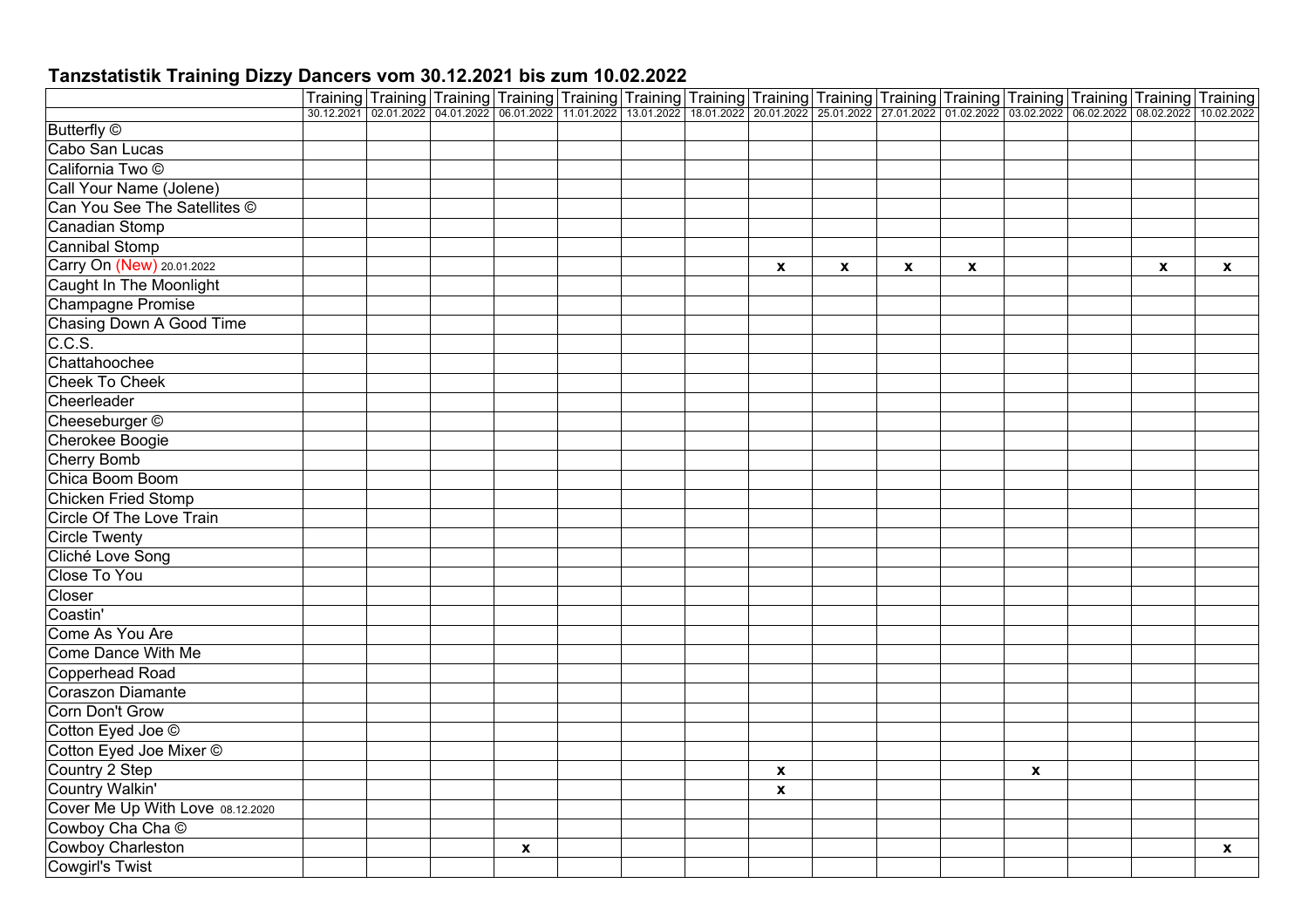## **Training Dizzy Dancers vom 30.12.2021 bis zum 10.02.20228.12.2021**

|                                       | Training Training Training Training Training Training Training Training Training Training Training Training Training Training Training Training Training Training Training Training Training Training Training Training Traini |  |                           |             |              |  |  |                    |              |
|---------------------------------------|--------------------------------------------------------------------------------------------------------------------------------------------------------------------------------------------------------------------------------|--|---------------------------|-------------|--------------|--|--|--------------------|--------------|
|                                       |                                                                                                                                                                                                                                |  |                           |             |              |  |  |                    |              |
| <b>Crazy Foot Mambo</b>               |                                                                                                                                                                                                                                |  |                           |             |              |  |  |                    |              |
| Crusin' ©                             |                                                                                                                                                                                                                                |  |                           |             |              |  |  |                    |              |
| Crystal Touch 25.02.2020              |                                                                                                                                                                                                                                |  |                           | X           | $\mathbf{x}$ |  |  |                    |              |
| Cumbia                                |                                                                                                                                                                                                                                |  |                           |             |              |  |  |                    |              |
| Dance Monkey 12.11.2019               |                                                                                                                                                                                                                                |  |                           |             |              |  |  |                    |              |
| Dancing Shoes ©                       |                                                                                                                                                                                                                                |  |                           |             |              |  |  |                    |              |
| Darling, That's The Truth! 10.12.2019 |                                                                                                                                                                                                                                |  |                           |             |              |  |  |                    |              |
| Dear Future Hubby                     |                                                                                                                                                                                                                                |  |                           |             |              |  |  |                    |              |
| Dig Your Heels                        |                                                                                                                                                                                                                                |  |                           |             |              |  |  |                    |              |
| <b>Dirt Road Dancing</b>              |                                                                                                                                                                                                                                |  |                           |             |              |  |  |                    |              |
| <b>Disappearing Tail Lights</b>       |                                                                                                                                                                                                                                |  |                           |             |              |  |  |                    |              |
| <b>Disconnected</b>                   |                                                                                                                                                                                                                                |  |                           |             |              |  |  |                    |              |
| <b>Dizzy</b>                          |                                                                                                                                                                                                                                |  |                           |             |              |  |  |                    |              |
| Doctor, Doctor                        |                                                                                                                                                                                                                                |  |                           |             |              |  |  |                    |              |
| Do It With Style (New) 08.02.2022     |                                                                                                                                                                                                                                |  |                           |             |              |  |  | $\pmb{\mathsf{x}}$ | $\mathbf{x}$ |
| Do It All Night ©                     |                                                                                                                                                                                                                                |  |                           |             |              |  |  |                    |              |
| Down On The Corner                    |                                                                                                                                                                                                                                |  |                           |             |              |  |  |                    |              |
| <b>Dream Lover</b>                    |                                                                                                                                                                                                                                |  |                           |             |              |  |  |                    |              |
| <b>Drift Away</b>                     |                                                                                                                                                                                                                                |  |                           |             |              |  |  |                    |              |
| Drink Drank Drunk 17.11.2020          |                                                                                                                                                                                                                                |  |                           |             |              |  |  |                    |              |
| <b>Driven</b>                         |                                                                                                                                                                                                                                |  |                           |             |              |  |  |                    |              |
| Duck Soup                             |                                                                                                                                                                                                                                |  |                           |             |              |  |  |                    |              |
| East To West 17                       |                                                                                                                                                                                                                                |  |                           |             |              |  |  |                    |              |
| Eine Nacht 30.04.2020                 |                                                                                                                                                                                                                                |  |                           |             |              |  |  |                    |              |
| El Paso ©                             |                                                                                                                                                                                                                                |  |                           |             |              |  |  |                    |              |
| (Every) Cotton Pickin' Morning        |                                                                                                                                                                                                                                |  |                           |             |              |  |  |                    |              |
| <b>Every Little Thing</b>             |                                                                                                                                                                                                                                |  |                           |             |              |  |  | $\mathbf{x}$       | $\mathbf{x}$ |
| Everything I Have                     |                                                                                                                                                                                                                                |  |                           |             |              |  |  |                    |              |
| Expectations                          |                                                                                                                                                                                                                                |  |                           |             |              |  |  |                    |              |
| Ex's And Oh's                         |                                                                                                                                                                                                                                |  |                           |             |              |  |  |                    |              |
| Faith, Hope + Love 05.04.2020         |                                                                                                                                                                                                                                |  |                           |             |              |  |  |                    |              |
| Fading 12.02.2019                     |                                                                                                                                                                                                                                |  |                           |             |              |  |  |                    |              |
| Fais Do Do                            |                                                                                                                                                                                                                                |  |                           |             |              |  |  |                    |              |
| Fake ID                               |                                                                                                                                                                                                                                |  |                           |             |              |  |  |                    |              |
| <b>Feel The Beat</b>                  |                                                                                                                                                                                                                                |  | $\mathbf{x}$              | $\mathbf x$ | $\mathbf{x}$ |  |  |                    |              |
| <b>Feeling Hot</b>                    |                                                                                                                                                                                                                                |  |                           |             |              |  |  |                    |              |
| Feels Like Rock 'N' Roll              |                                                                                                                                                                                                                                |  | $\boldsymbol{\mathsf{x}}$ |             |              |  |  |                    |              |
| Fire 05.04.2020                       |                                                                                                                                                                                                                                |  |                           |             |              |  |  |                    |              |
| Fire It Up                            |                                                                                                                                                                                                                                |  |                           |             |              |  |  |                    |              |
|                                       |                                                                                                                                                                                                                                |  |                           |             |              |  |  |                    |              |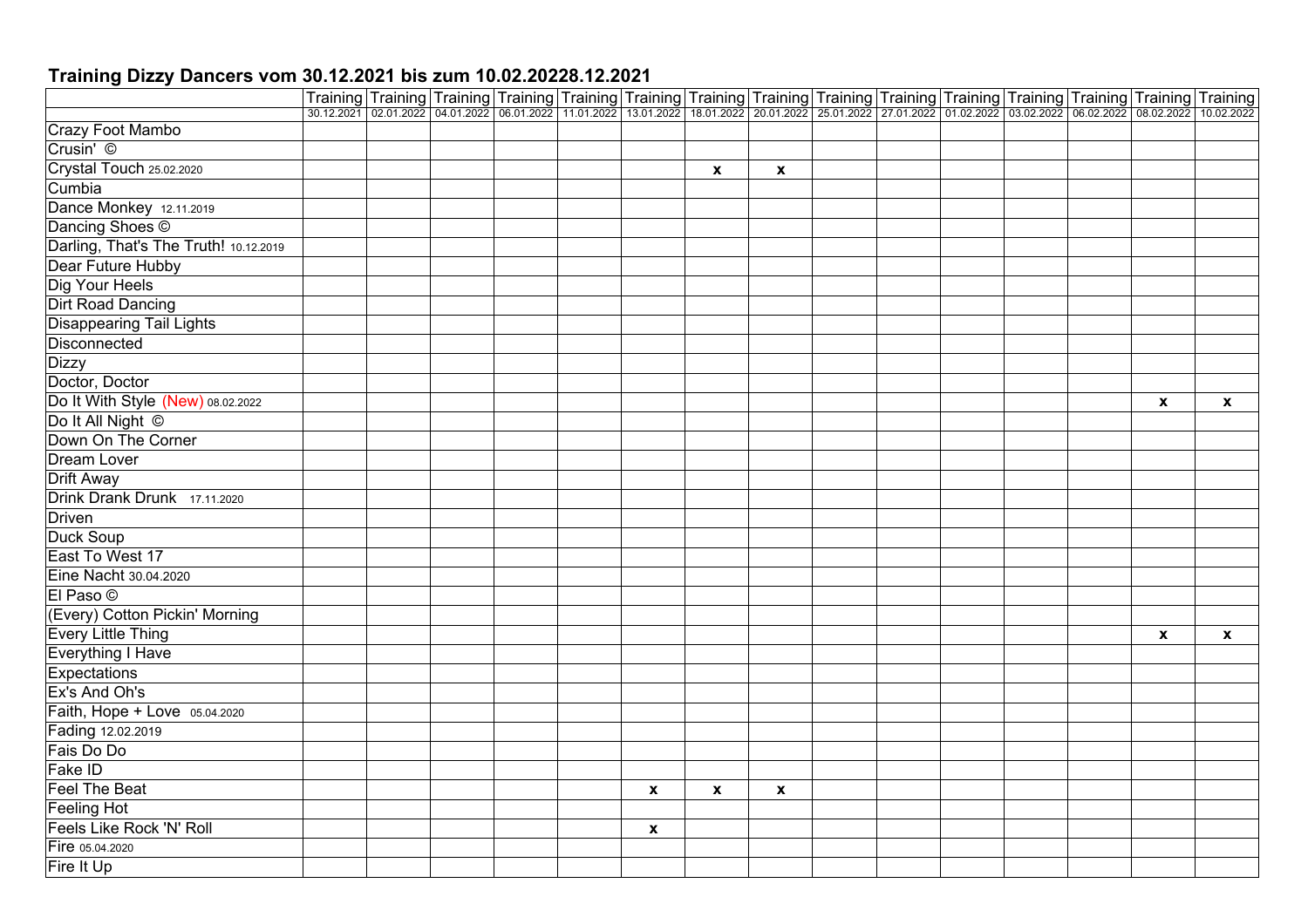|                             |              |              | Training Training Training Training Training Training Training Training Training Training Training Training Training Training Training Training Training Training Training Training Training Training Training Training Traini |                           |              |                           |             |                    |                           |                           |                           |              |
|-----------------------------|--------------|--------------|--------------------------------------------------------------------------------------------------------------------------------------------------------------------------------------------------------------------------------|---------------------------|--------------|---------------------------|-------------|--------------------|---------------------------|---------------------------|---------------------------|--------------|
|                             |              |              |                                                                                                                                                                                                                                |                           |              |                           |             |                    |                           |                           |                           |              |
| Fireflies                   |              |              |                                                                                                                                                                                                                                |                           |              |                           |             |                    |                           |                           |                           |              |
| Fisher's Hornpipe           |              |              |                                                                                                                                                                                                                                |                           |              |                           |             |                    |                           |                           |                           |              |
| <b>Flobie Slide</b>         |              |              |                                                                                                                                                                                                                                |                           |              |                           |             |                    |                           |                           |                           |              |
| Fly High                    |              |              |                                                                                                                                                                                                                                |                           |              |                           |             |                    |                           |                           |                           |              |
| Flyin' Sparx                |              |              |                                                                                                                                                                                                                                |                           |              |                           |             |                    |                           |                           |                           |              |
| <b>Follow Me</b>            |              |              |                                                                                                                                                                                                                                |                           |              |                           |             |                    |                           |                           |                           |              |
| Footloose                   |              |              |                                                                                                                                                                                                                                |                           |              |                           |             |                    |                           |                           |                           |              |
| Footprints 02.11.2021       | X            |              |                                                                                                                                                                                                                                |                           | $\pmb{\chi}$ | $\boldsymbol{\mathsf{X}}$ |             |                    | $\boldsymbol{\mathsf{x}}$ |                           | $\boldsymbol{\mathsf{x}}$ | $\mathbf{x}$ |
| <b>Forever And Ever</b>     |              |              |                                                                                                                                                                                                                                |                           |              |                           |             |                    |                           |                           |                           |              |
| <b>Friends For Ten</b>      |              |              |                                                                                                                                                                                                                                |                           |              |                           |             |                    |                           |                           |                           |              |
| G.B.T.(God Bless Texas)     |              |              |                                                                                                                                                                                                                                |                           |              |                           |             |                    |                           |                           |                           |              |
| <b>Galway Girls</b>         |              |              |                                                                                                                                                                                                                                |                           |              |                           |             |                    |                           |                           |                           |              |
| Georgia Peaches             |              |              |                                                                                                                                                                                                                                |                           |              |                           |             |                    |                           |                           |                           |              |
| <b>Get It Right</b>         |              |              |                                                                                                                                                                                                                                |                           |              |                           |             |                    |                           |                           |                           |              |
| Get Wild 24.09.2019         |              |              |                                                                                                                                                                                                                                |                           |              |                           |             |                    |                           |                           |                           |              |
| <b>Ghost Train</b>          |              |              |                                                                                                                                                                                                                                |                           |              |                           |             |                    |                           |                           |                           |              |
| Go Bold For Gold 02.01.2020 |              |              |                                                                                                                                                                                                                                |                           |              |                           | $\mathbf x$ | $\pmb{\mathsf{x}}$ |                           |                           |                           |              |
| Go Cat Go                   |              |              |                                                                                                                                                                                                                                |                           |              |                           |             |                    |                           |                           |                           |              |
| Go Mama Go                  |              |              |                                                                                                                                                                                                                                |                           |              |                           |             |                    |                           |                           |                           |              |
| Go Out Dancing              |              |              |                                                                                                                                                                                                                                |                           |              |                           |             |                    |                           |                           |                           |              |
| <b>Go Shanty</b>            |              |              |                                                                                                                                                                                                                                |                           |              |                           |             |                    |                           |                           |                           |              |
| God Blessed Texas           |              |              |                                                                                                                                                                                                                                |                           |              |                           |             |                    |                           |                           |                           |              |
| <b>Going Back West</b>      |              |              |                                                                                                                                                                                                                                |                           |              |                           |             |                    |                           |                           |                           |              |
| Gone West 03.12.2019        |              |              |                                                                                                                                                                                                                                |                           |              |                           |             |                    |                           |                           |                           |              |
| Good Day To Run             |              |              |                                                                                                                                                                                                                                |                           |              |                           |             |                    |                           |                           |                           |              |
| <b>Good Girls Gone Bad</b>  |              |              |                                                                                                                                                                                                                                |                           |              |                           |             |                    |                           |                           |                           |              |
| Good Luck Girl              |              |              |                                                                                                                                                                                                                                |                           |              |                           |             |                    |                           |                           |                           |              |
| Good On Paper 07.09.2021    |              |              |                                                                                                                                                                                                                                | $\boldsymbol{\mathsf{x}}$ |              |                           |             |                    | $\mathbf{x}$              | $\pmb{\mathsf{x}}$        |                           |              |
| Good Time                   |              |              |                                                                                                                                                                                                                                |                           |              |                           |             |                    |                           |                           |                           |              |
| <b>Groovy Love</b>          |              |              |                                                                                                                                                                                                                                |                           |              |                           |             |                    |                           |                           |                           |              |
| <b>Grundy Gallop</b>        |              |              |                                                                                                                                                                                                                                |                           |              |                           |             |                    |                           |                           |                           |              |
| <b>Gypsy Queen</b>          |              |              |                                                                                                                                                                                                                                |                           |              |                           |             | $\pmb{\mathsf{x}}$ | $\boldsymbol{x}$          | $\pmb{\chi}$              |                           |              |
| Had A Bad Day               |              |              |                                                                                                                                                                                                                                |                           |              |                           |             |                    |                           |                           |                           |              |
| Half Past Nothin'           | $\mathbf{x}$ | $\mathbf{x}$ | $\pmb{\mathsf{x}}$                                                                                                                                                                                                             |                           |              |                           |             | $\mathbf{x}$       | X                         | $\boldsymbol{\mathsf{x}}$ | $\mathbf{x}$              | $\mathbf{x}$ |
| Hallelujah                  |              |              |                                                                                                                                                                                                                                |                           |              |                           |             |                    |                           |                           |                           |              |
| Hand In Hand 15.12.2020     |              |              |                                                                                                                                                                                                                                |                           |              |                           |             |                    |                           |                           |                           |              |
| <b>Hard Road</b>            |              |              |                                                                                                                                                                                                                                |                           |              |                           |             |                    |                           |                           |                           |              |
| <b>Hard Work</b>            |              |              |                                                                                                                                                                                                                                |                           |              |                           |             |                    |                           |                           |                           |              |
| Heart Of An Angel           |              |              |                                                                                                                                                                                                                                |                           |              |                           |             |                    |                           |                           |                           |              |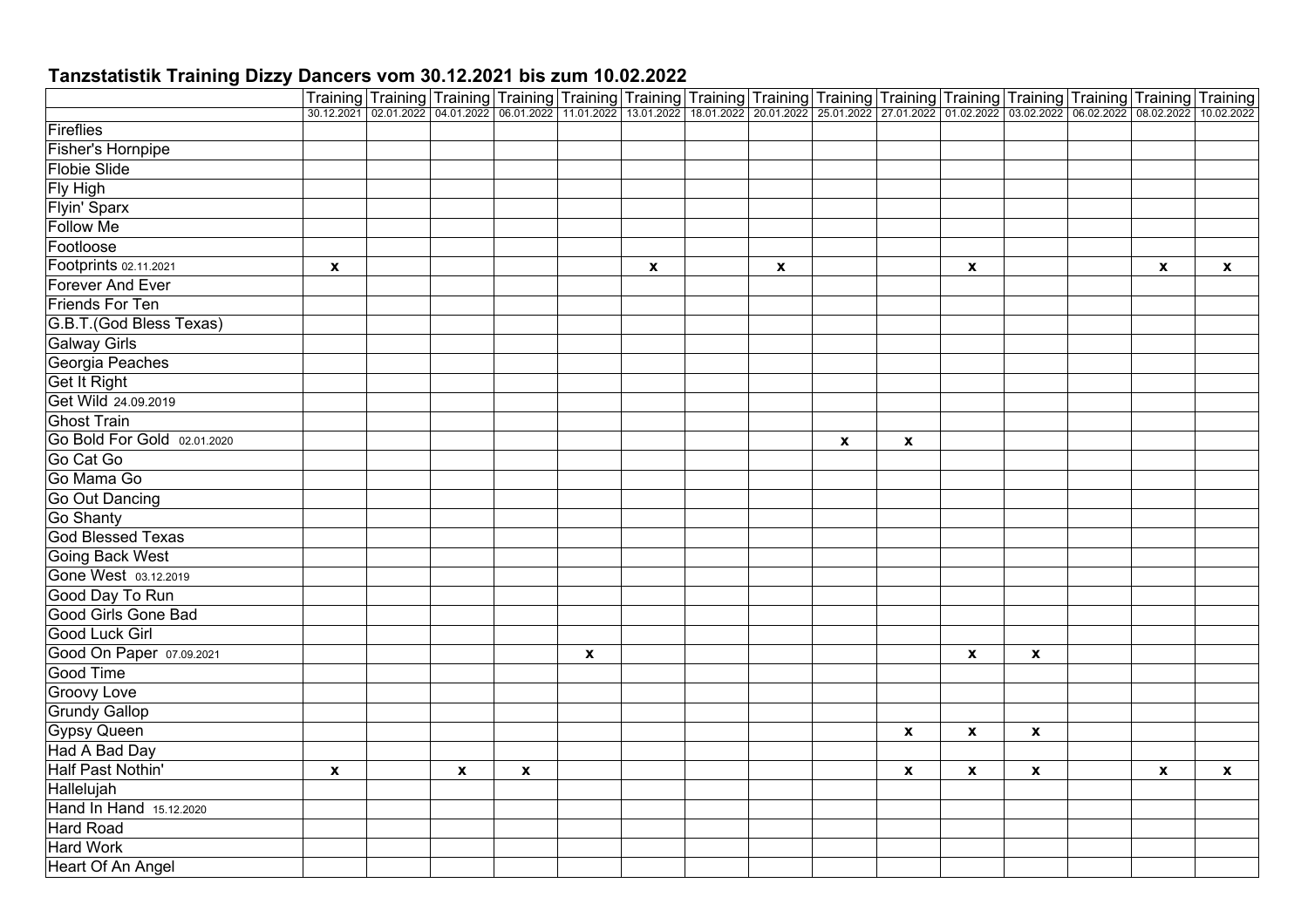|                                    |                    | Training Training Training Training Training Training Training Training Training Training Training Training Training Training Training                                                     |             |                    |                           |                    |              |              |   |  |   |              |
|------------------------------------|--------------------|--------------------------------------------------------------------------------------------------------------------------------------------------------------------------------------------|-------------|--------------------|---------------------------|--------------------|--------------|--------------|---|--|---|--------------|
|                                    |                    | 30.12.2021 02.01.2022 04.01.2022 06.01.2022 11.01.2022 13.01.2022 18.01.2022 20.01.2022 25.01.2022 27.01.2022 01.02.2022 03.02.2022 03.02.2022 08.02.2022 03.02.2022 05.02.2022 10.02.2022 |             |                    |                           |                    |              |              |   |  |   |              |
| <b>Heartbreak Express</b>          |                    |                                                                                                                                                                                            |             |                    |                           |                    |              |              |   |  |   |              |
| Heaven In My Woman's Eyes          |                    |                                                                                                                                                                                            |             |                    |                           |                    |              |              |   |  |   |              |
| Here We Go 12.10.2021              |                    |                                                                                                                                                                                            |             | X                  | $\pmb{\mathsf{X}}$        |                    |              | $\mathbf{x}$ | X |  | X | $\mathbf{x}$ |
| <b>Hey Brother</b>                 |                    |                                                                                                                                                                                            |             |                    |                           |                    |              |              |   |  |   |              |
| Hey Girl                           |                    |                                                                                                                                                                                            |             |                    |                           |                    |              |              |   |  |   |              |
| Hey Ho                             |                    |                                                                                                                                                                                            |             |                    |                           |                    |              |              |   |  |   |              |
| Hey! Baby I Wanna Know             |                    |                                                                                                                                                                                            |             |                    | $\mathbf{x}$              |                    |              |              |   |  |   |              |
| Hey Now 03.03.2020                 |                    |                                                                                                                                                                                            |             |                    |                           |                    |              |              |   |  |   |              |
| Hitch 'n Pitch                     |                    |                                                                                                                                                                                            |             |                    |                           |                    |              |              |   |  |   |              |
| Hobo                               |                    |                                                                                                                                                                                            |             |                    |                           |                    |              |              |   |  |   |              |
| <b>Holly's Church</b>              |                    |                                                                                                                                                                                            |             |                    |                           |                    |              |              |   |  |   |              |
| Homesick © 02.04.2019              |                    |                                                                                                                                                                                            |             |                    |                           |                    |              |              |   |  |   |              |
| <b>Homeward Bound</b>              |                    |                                                                                                                                                                                            |             |                    |                           |                    |              |              |   |  |   |              |
| Hudson Valley Cha ©                |                    |                                                                                                                                                                                            |             |                    |                           |                    |              |              |   |  |   |              |
| Human After All                    |                    |                                                                                                                                                                                            |             |                    |                           |                    |              |              |   |  |   |              |
| Hurts Like A Cha Cha               |                    |                                                                                                                                                                                            |             |                    |                           |                    |              |              |   |  |   |              |
| I Close My Eyes                    |                    |                                                                                                                                                                                            |             | $\pmb{\mathsf{x}}$ |                           |                    | $\pmb{\chi}$ |              |   |  |   |              |
| I Got It Easy                      |                    |                                                                                                                                                                                            |             |                    |                           |                    |              |              |   |  |   |              |
| I Hope You Find It                 |                    |                                                                                                                                                                                            |             |                    |                           |                    |              |              |   |  |   |              |
| I Know You (And You Know Me) 18.11 | $\mathbf{x}$       |                                                                                                                                                                                            |             |                    | $\boldsymbol{\mathsf{x}}$ | $\pmb{\chi}$       |              |              |   |  |   | $\mathbf{x}$ |
| I Love A Rainy Night               | $\pmb{\mathsf{x}}$ |                                                                                                                                                                                            | $\mathbf x$ |                    |                           |                    |              |              |   |  |   |              |
| I Missed You                       |                    |                                                                                                                                                                                            |             |                    |                           |                    |              |              |   |  |   |              |
| I Ride A Horse                     |                    |                                                                                                                                                                                            |             |                    |                           |                    |              |              |   |  |   |              |
| I See Me                           |                    |                                                                                                                                                                                            |             |                    |                           |                    |              |              |   |  |   |              |
| I Stuck On You ©                   |                    |                                                                                                                                                                                            |             |                    |                           |                    |              |              |   |  |   |              |
| I Treat You Right 12.01.2021       | $\pmb{\mathsf{x}}$ |                                                                                                                                                                                            |             | $\pmb{\mathsf{x}}$ |                           | $\pmb{\mathsf{x}}$ |              |              |   |  |   |              |
| I Will Dance                       |                    |                                                                                                                                                                                            |             |                    |                           |                    |              |              |   |  |   |              |
| I Will Try                         |                    |                                                                                                                                                                                            |             |                    |                           |                    |              |              |   |  |   |              |
| If I Was A Single Man              |                    |                                                                                                                                                                                            |             |                    |                           |                    |              |              |   |  |   |              |
| If Looks Could Kill 22.11.2018     |                    |                                                                                                                                                                                            |             |                    |                           |                    |              |              |   |  |   |              |
| <b>Irish Rover</b> 30.03.2021      |                    |                                                                                                                                                                                            |             |                    |                           |                    |              |              |   |  |   |              |
| <b>Irish Stew</b>                  |                    |                                                                                                                                                                                            |             |                    |                           |                    |              |              |   |  |   |              |
| It's Your World                    |                    |                                                                                                                                                                                            |             |                    |                           |                    |              |              |   |  |   |              |
| I've Been Waiting For You          |                    |                                                                                                                                                                                            |             |                    |                           |                    |              |              |   |  |   |              |
| I've Seen It All 27.10.2020        |                    |                                                                                                                                                                                            |             |                    | $\pmb{\mathsf{X}}$        |                    |              |              |   |  |   |              |
| Jacob's Ladder                     |                    |                                                                                                                                                                                            |             |                    |                           |                    |              |              |   |  |   |              |
| Jailhouse Creole                   |                    |                                                                                                                                                                                            |             |                    |                           |                    |              |              |   |  |   |              |
| Jambalaya                          |                    |                                                                                                                                                                                            |             |                    |                           |                    |              |              |   |  |   |              |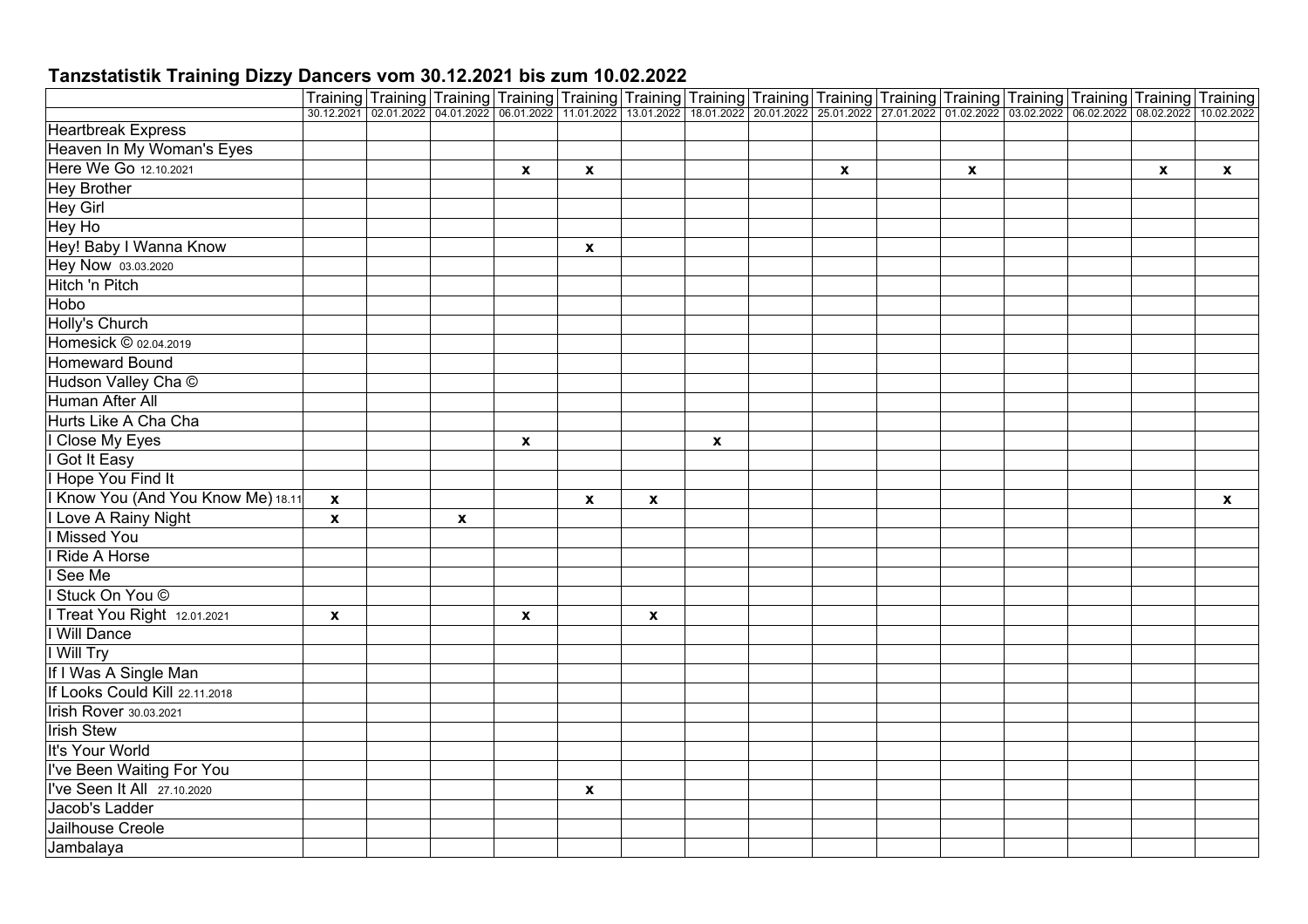|                               |                           |                    |                    |                    | Training Training Training Training Training Training Training Training Training Training Training Training Training Training Training Training Training                                   |                    |                    |                    |                           |                    |                    |                           |                           |
|-------------------------------|---------------------------|--------------------|--------------------|--------------------|--------------------------------------------------------------------------------------------------------------------------------------------------------------------------------------------|--------------------|--------------------|--------------------|---------------------------|--------------------|--------------------|---------------------------|---------------------------|
|                               |                           |                    |                    |                    | 30.12.2021 02.01.2022 04.01.2022 06.01.2022 11.01.2022 13.01.2022 18.01.2022 20.01.2022 25.01.2022 27.01.2022 01.02.2022 03.02.2022 03.02.2022 08.02.2022 03.02.2022 05.02.2022 10.02.2022 |                    |                    |                    |                           |                    |                    |                           |                           |
| Jessie 10.01.2019             |                           |                    |                    |                    |                                                                                                                                                                                            |                    |                    |                    |                           |                    |                    |                           |                           |
| Jubilee Stroll ©              |                           |                    |                    |                    |                                                                                                                                                                                            |                    |                    |                    |                           |                    |                    |                           |                           |
| Jerusalema 14.07.2020         |                           |                    |                    |                    |                                                                                                                                                                                            |                    |                    |                    |                           |                    |                    |                           |                           |
| Just Add Moonlight            |                           |                    |                    |                    |                                                                                                                                                                                            |                    |                    |                    |                           |                    |                    |                           |                           |
| Just Fly 30.11.2021           | $\boldsymbol{\mathsf{x}}$ | $\pmb{\mathsf{x}}$ | $\pmb{\mathsf{x}}$ | $\pmb{\mathsf{x}}$ | $\pmb{\mathsf{x}}$                                                                                                                                                                         | $\pmb{\mathsf{x}}$ | $\pmb{\mathsf{x}}$ | $\pmb{\mathsf{x}}$ | $\boldsymbol{\mathsf{X}}$ |                    | $\mathbf{x}$       |                           | $\mathbf{x}$              |
| Katchi                        |                           |                    |                    |                    |                                                                                                                                                                                            |                    |                    |                    |                           |                    |                    |                           |                           |
| Keep It Simple 02.04.2019     |                           |                    |                    |                    |                                                                                                                                                                                            |                    |                    |                    |                           | $\pmb{\mathsf{x}}$ |                    | $\boldsymbol{\mathsf{x}}$ | $\boldsymbol{\mathsf{x}}$ |
| Kesi 29.07.2021               |                           |                    |                    |                    |                                                                                                                                                                                            |                    |                    |                    |                           |                    |                    |                           |                           |
| Kid Rock Alabama              |                           |                    |                    |                    |                                                                                                                                                                                            |                    |                    |                    |                           |                    |                    |                           |                           |
| Kill The Spiders              |                           |                    |                    |                    |                                                                                                                                                                                            |                    |                    |                    |                           |                    |                    |                           |                           |
| <b>Knee Deep</b>              |                           |                    |                    |                    |                                                                                                                                                                                            |                    |                    |                    |                           |                    |                    |                           |                           |
| Knockin'                      |                           |                    |                    |                    |                                                                                                                                                                                            |                    |                    |                    |                           |                    |                    |                           |                           |
| <b>Land Of Dreams</b>         |                           |                    |                    |                    |                                                                                                                                                                                            |                    |                    |                    |                           |                    |                    |                           |                           |
| Last Night's Dance            |                           |                    |                    |                    |                                                                                                                                                                                            |                    |                    |                    |                           | $\pmb{\mathsf{x}}$ | $\pmb{\mathsf{x}}$ |                           |                           |
| Late Night Habits 22.07.2021  |                           |                    |                    |                    |                                                                                                                                                                                            |                    |                    | $\pmb{\mathsf{x}}$ |                           |                    |                    | $\mathbf{x}$              |                           |
| Latin Lover (New) 30.12.2021  | $\boldsymbol{x}$          | $\pmb{\chi}$       | $\pmb{\mathsf{x}}$ | $\pmb{\chi}$       | $\pmb{\mathsf{x}}$                                                                                                                                                                         | $\pmb{\mathsf{x}}$ | $\mathbf{x}$       | $\mathbf{x}$       | $\pmb{\mathsf{x}}$        |                    |                    | $\mathbf{x}$              | $\mathbf{x}$              |
| Leaving Of Liverpool          |                           |                    |                    |                    |                                                                                                                                                                                            |                    |                    |                    |                           |                    |                    |                           |                           |
| Let It Be                     |                           |                    |                    |                    |                                                                                                                                                                                            |                    |                    |                    |                           |                    |                    |                           |                           |
| L'italiano                    |                           |                    |                    |                    |                                                                                                                                                                                            |                    |                    |                    |                           |                    |                    |                           |                           |
| Lindi Shuffle                 |                           |                    |                    |                    | X                                                                                                                                                                                          |                    |                    |                    | $\mathbf{x}$              |                    |                    |                           |                           |
| Little Bit Of Everything      |                           |                    |                    |                    |                                                                                                                                                                                            |                    |                    |                    |                           |                    |                    |                           |                           |
| Little Black Book ©           |                           |                    |                    |                    |                                                                                                                                                                                            |                    |                    |                    |                           |                    |                    |                           |                           |
| <b>Little Red Book</b>        |                           |                    |                    |                    |                                                                                                                                                                                            |                    |                    |                    |                           |                    |                    |                           |                           |
| Little Less Broken 06.10.2020 |                           |                    |                    |                    |                                                                                                                                                                                            |                    |                    |                    |                           |                    |                    |                           |                           |
| Little Liza Jane              |                           |                    |                    |                    |                                                                                                                                                                                            |                    |                    |                    |                           |                    |                    |                           |                           |
| Locklin's Bar                 |                           |                    |                    |                    |                                                                                                                                                                                            |                    |                    |                    |                           |                    |                    |                           |                           |
| <b>Lonely Drum</b>            |                           |                    |                    |                    |                                                                                                                                                                                            |                    |                    | $\pmb{\mathsf{X}}$ |                           |                    | $\mathbf{x}$       |                           |                           |
| Long Long Way ©               |                           |                    |                    |                    |                                                                                                                                                                                            |                    |                    |                    |                           |                    |                    |                           |                           |
| Lorrie's Dance ©              |                           |                    |                    |                    |                                                                                                                                                                                            |                    |                    |                    |                           |                    |                    |                           |                           |
| Lookout                       |                           |                    |                    |                    | $\pmb{\mathsf{x}}$                                                                                                                                                                         | $\pmb{\mathsf{x}}$ | $\boldsymbol{x}$   | $\mathbf x$        |                           | $\mathbf{x}$       | $\mathbf{x}$       | $\mathbf{x}$              | $\mathbf{x}$              |
| Loslappie                     |                           |                    |                    |                    |                                                                                                                                                                                            |                    |                    |                    |                           |                    |                    |                           |                           |
| Lost In The Shuffle           |                           |                    |                    |                    |                                                                                                                                                                                            |                    |                    |                    |                           |                    |                    |                           |                           |
| Louisiana Swing               |                           |                    |                    |                    |                                                                                                                                                                                            |                    |                    |                    |                           |                    |                    |                           |                           |
| Love And Dreams               |                           |                    |                    |                    | $\pmb{\mathsf{x}}$                                                                                                                                                                         | $\pmb{\mathsf{x}}$ | $\pmb{\mathsf{x}}$ |                    |                           |                    |                    |                           |                           |
| Love My Life                  |                           |                    |                    |                    |                                                                                                                                                                                            |                    |                    |                    |                           |                    |                    |                           |                           |
| Love You Cha 29.09.2020       |                           |                    |                    |                    |                                                                                                                                                                                            |                    |                    | $\pmb{\mathsf{x}}$ | $\pmb{\mathsf{x}}$        |                    |                    |                           |                           |
| Love's Gonna Make It ©        |                           |                    |                    |                    |                                                                                                                                                                                            |                    |                    |                    |                           |                    |                    |                           |                           |
| Lover Please Come Back ©      |                           |                    |                    |                    |                                                                                                                                                                                            |                    |                    |                    |                           |                    |                    |                           |                           |
| Made You Miss 20.02.2020      |                           |                    |                    |                    |                                                                                                                                                                                            |                    |                    |                    |                           |                    |                    |                           |                           |
| Magia 22.04.2021              |                           |                    |                    |                    |                                                                                                                                                                                            | X                  | $\boldsymbol{x}$   |                    |                           |                    |                    |                           |                           |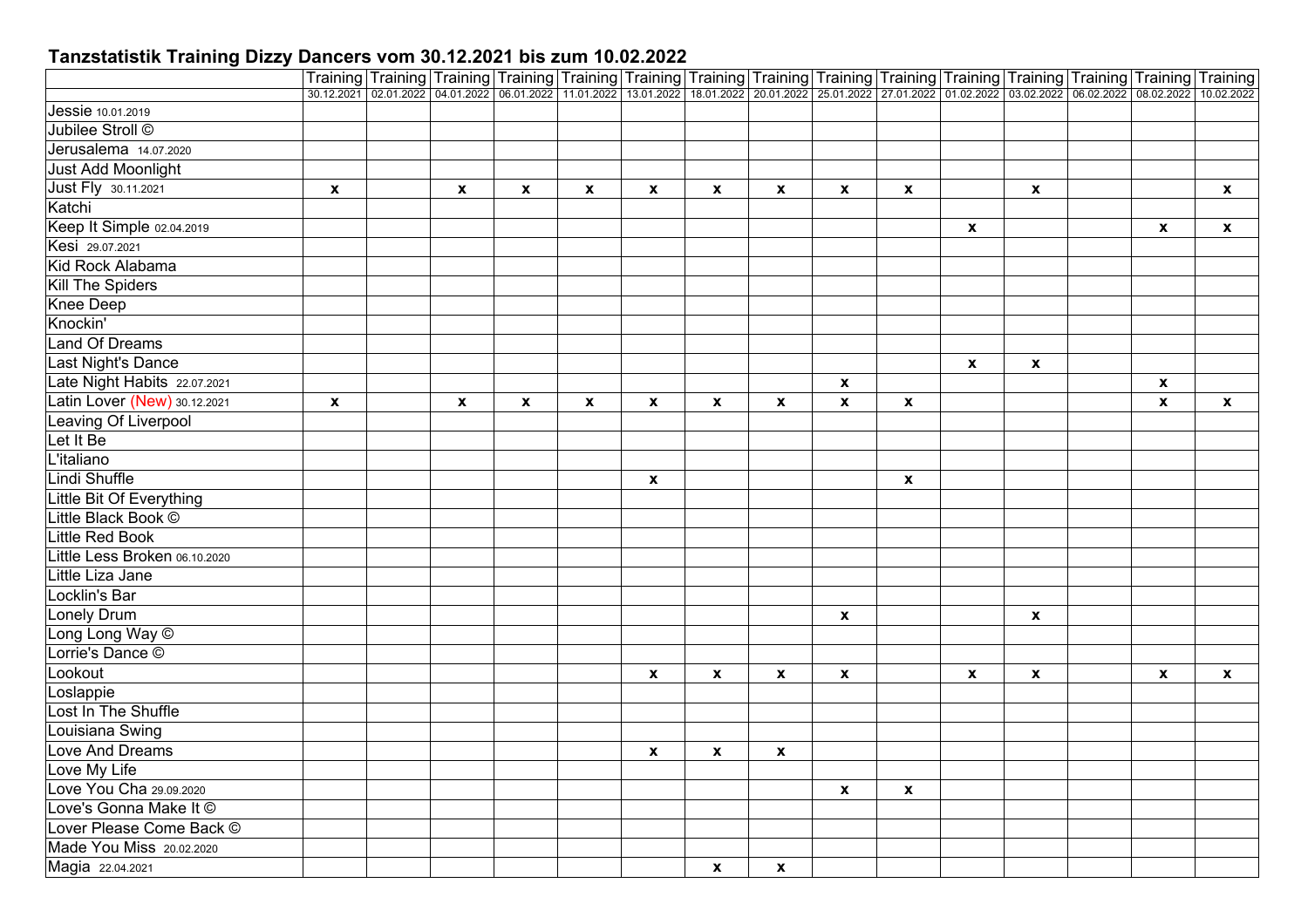| Training Training Training Training Training Training Training Training Training Training Training Training Training Training Training Training Training 10.07.2021 06.07.2022 06.07.2022 11.01.2022 13.01.2022 10.02.2022 20.<br>Majestic (Ma-Yestic)<br>Mamma Maria<br>$\boldsymbol{x}$<br>Maroon Sugar<br><b>Mary Mary</b><br>Maybe I Could<br><b>Mess Around</b><br><b>Mexican Cantina</b><br>Mexican Wind ©<br>Missing<br>$\mathbf{x}$<br>$\pmb{\chi}$<br>Miss Congeniality 28.11.2019<br>$\mathbf{x}$<br>$\boldsymbol{x}$<br>$\mathbf{x}$<br>X<br>$\mathbf{x}$<br>Montana |                             |  |  |  |  |  |  |  |  |
|---------------------------------------------------------------------------------------------------------------------------------------------------------------------------------------------------------------------------------------------------------------------------------------------------------------------------------------------------------------------------------------------------------------------------------------------------------------------------------------------------------------------------------------------------------------------------------|-----------------------------|--|--|--|--|--|--|--|--|
|                                                                                                                                                                                                                                                                                                                                                                                                                                                                                                                                                                                 |                             |  |  |  |  |  |  |  |  |
|                                                                                                                                                                                                                                                                                                                                                                                                                                                                                                                                                                                 |                             |  |  |  |  |  |  |  |  |
|                                                                                                                                                                                                                                                                                                                                                                                                                                                                                                                                                                                 |                             |  |  |  |  |  |  |  |  |
|                                                                                                                                                                                                                                                                                                                                                                                                                                                                                                                                                                                 |                             |  |  |  |  |  |  |  |  |
|                                                                                                                                                                                                                                                                                                                                                                                                                                                                                                                                                                                 |                             |  |  |  |  |  |  |  |  |
|                                                                                                                                                                                                                                                                                                                                                                                                                                                                                                                                                                                 |                             |  |  |  |  |  |  |  |  |
|                                                                                                                                                                                                                                                                                                                                                                                                                                                                                                                                                                                 |                             |  |  |  |  |  |  |  |  |
|                                                                                                                                                                                                                                                                                                                                                                                                                                                                                                                                                                                 |                             |  |  |  |  |  |  |  |  |
|                                                                                                                                                                                                                                                                                                                                                                                                                                                                                                                                                                                 |                             |  |  |  |  |  |  |  |  |
|                                                                                                                                                                                                                                                                                                                                                                                                                                                                                                                                                                                 |                             |  |  |  |  |  |  |  |  |
|                                                                                                                                                                                                                                                                                                                                                                                                                                                                                                                                                                                 |                             |  |  |  |  |  |  |  |  |
|                                                                                                                                                                                                                                                                                                                                                                                                                                                                                                                                                                                 |                             |  |  |  |  |  |  |  |  |
|                                                                                                                                                                                                                                                                                                                                                                                                                                                                                                                                                                                 | Move In The Right Direction |  |  |  |  |  |  |  |  |
| My Bestie 01.06.2021<br>$\mathbf{x}$                                                                                                                                                                                                                                                                                                                                                                                                                                                                                                                                            |                             |  |  |  |  |  |  |  |  |
| My Heart Don't Break 11.05.2021                                                                                                                                                                                                                                                                                                                                                                                                                                                                                                                                                 |                             |  |  |  |  |  |  |  |  |
| My Heart, My Soul 02.11.2021<br>$\mathbf x$<br>$\mathbf{x}$<br>$\boldsymbol{\mathsf{x}}$<br>$\mathbf{x}$<br>X<br>$\mathbf{x}$<br>$\mathbf{x}$                                                                                                                                                                                                                                                                                                                                                                                                                                   |                             |  |  |  |  |  |  |  |  |
| My New Life                                                                                                                                                                                                                                                                                                                                                                                                                                                                                                                                                                     |                             |  |  |  |  |  |  |  |  |
| <b>Nancy Mulligan</b>                                                                                                                                                                                                                                                                                                                                                                                                                                                                                                                                                           |                             |  |  |  |  |  |  |  |  |
| Neon Moon                                                                                                                                                                                                                                                                                                                                                                                                                                                                                                                                                                       |                             |  |  |  |  |  |  |  |  |
| Never Ever                                                                                                                                                                                                                                                                                                                                                                                                                                                                                                                                                                      |                             |  |  |  |  |  |  |  |  |
| <b>New Flame</b><br>$\mathbf{x}$<br>$\pmb{\chi}$<br>X                                                                                                                                                                                                                                                                                                                                                                                                                                                                                                                           |                             |  |  |  |  |  |  |  |  |
| New York 2 LA                                                                                                                                                                                                                                                                                                                                                                                                                                                                                                                                                                   |                             |  |  |  |  |  |  |  |  |
| No Good 18.02.2020                                                                                                                                                                                                                                                                                                                                                                                                                                                                                                                                                              |                             |  |  |  |  |  |  |  |  |
| No Roots                                                                                                                                                                                                                                                                                                                                                                                                                                                                                                                                                                        |                             |  |  |  |  |  |  |  |  |
| Nobody Needs You Like I Do 28.01.2020                                                                                                                                                                                                                                                                                                                                                                                                                                                                                                                                           |                             |  |  |  |  |  |  |  |  |
| Nostalgic Saturday Night                                                                                                                                                                                                                                                                                                                                                                                                                                                                                                                                                        |                             |  |  |  |  |  |  |  |  |
| Nothing But You<br>$\pmb{\mathsf{x}}$<br>$\mathbf{x}$                                                                                                                                                                                                                                                                                                                                                                                                                                                                                                                           |                             |  |  |  |  |  |  |  |  |
| Not Fair                                                                                                                                                                                                                                                                                                                                                                                                                                                                                                                                                                        |                             |  |  |  |  |  |  |  |  |
| Oh Oh Na Na Cha 14.01.2020                                                                                                                                                                                                                                                                                                                                                                                                                                                                                                                                                      |                             |  |  |  |  |  |  |  |  |
| Old Flames                                                                                                                                                                                                                                                                                                                                                                                                                                                                                                                                                                      |                             |  |  |  |  |  |  |  |  |
| On A Roll 11.09.18                                                                                                                                                                                                                                                                                                                                                                                                                                                                                                                                                              |                             |  |  |  |  |  |  |  |  |
| On To Something Good                                                                                                                                                                                                                                                                                                                                                                                                                                                                                                                                                            |                             |  |  |  |  |  |  |  |  |
| Paddy's Choir<br>$\pmb{\mathsf{x}}$<br>$\boldsymbol{\mathsf{x}}$<br>$\pmb{\mathsf{x}}$                                                                                                                                                                                                                                                                                                                                                                                                                                                                                          |                             |  |  |  |  |  |  |  |  |
| People Are Crazy                                                                                                                                                                                                                                                                                                                                                                                                                                                                                                                                                                |                             |  |  |  |  |  |  |  |  |
| Perfect                                                                                                                                                                                                                                                                                                                                                                                                                                                                                                                                                                         |                             |  |  |  |  |  |  |  |  |
| Perfect Remedy 11.08.2020                                                                                                                                                                                                                                                                                                                                                                                                                                                                                                                                                       |                             |  |  |  |  |  |  |  |  |
| Pieces 27.06.2019                                                                                                                                                                                                                                                                                                                                                                                                                                                                                                                                                               |                             |  |  |  |  |  |  |  |  |
| Picnic Polka                                                                                                                                                                                                                                                                                                                                                                                                                                                                                                                                                                    |                             |  |  |  |  |  |  |  |  |
| Pizziricco                                                                                                                                                                                                                                                                                                                                                                                                                                                                                                                                                                      |                             |  |  |  |  |  |  |  |  |
| Power Over Me                                                                                                                                                                                                                                                                                                                                                                                                                                                                                                                                                                   |                             |  |  |  |  |  |  |  |  |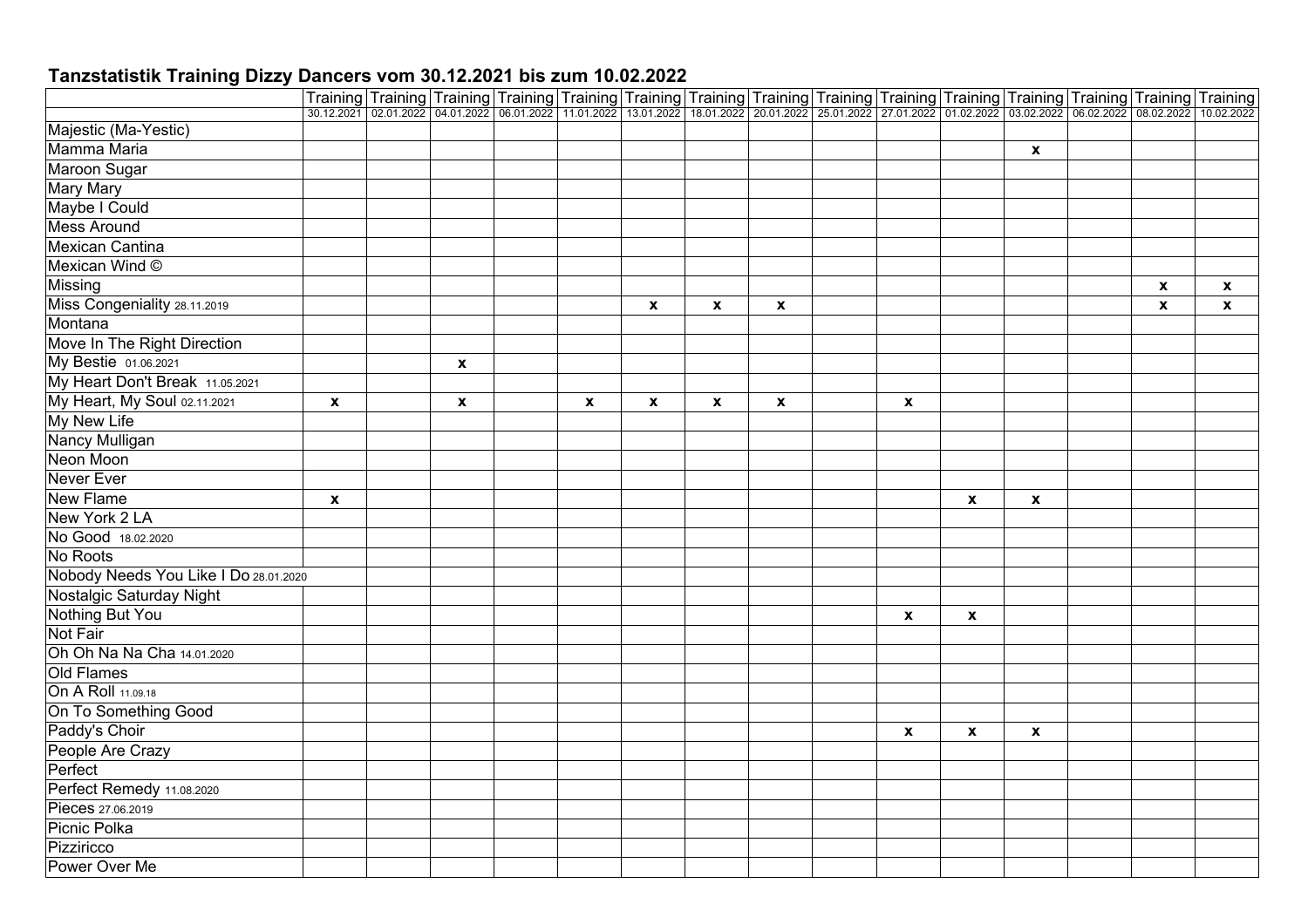|                                        |                    | Training Training Training Training Training Training Training Training Training Training Training Training Training Training Training Training Training Training Training Training Training Training Training Training Traini |                           |                    |                           |                    |              |              |              |   |                    |              |              |
|----------------------------------------|--------------------|--------------------------------------------------------------------------------------------------------------------------------------------------------------------------------------------------------------------------------|---------------------------|--------------------|---------------------------|--------------------|--------------|--------------|--------------|---|--------------------|--------------|--------------|
|                                        |                    |                                                                                                                                                                                                                                |                           |                    |                           |                    |              |              |              |   |                    |              |              |
| Process In Time 03.09.2020             |                    |                                                                                                                                                                                                                                |                           |                    |                           |                    |              |              |              |   |                    |              |              |
| Raggle Taggle Gypsy O                  |                    |                                                                                                                                                                                                                                |                           |                    |                           |                    |              |              |              |   |                    |              |              |
| Raised Like That 21.09.2021            | $\mathbf{x}$       |                                                                                                                                                                                                                                |                           |                    | $\mathbf{x}$              |                    |              |              | $\mathbf{x}$ |   | $\mathbf{x}$       | $\mathbf{x}$ |              |
| <b>Red Hot Salsa</b>                   |                    |                                                                                                                                                                                                                                |                           |                    |                           |                    |              |              |              |   |                    |              |              |
| Red Sun Kisses The Sea                 |                    |                                                                                                                                                                                                                                |                           |                    |                           |                    |              |              |              |   |                    |              |              |
| Reality                                |                    |                                                                                                                                                                                                                                |                           |                    |                           |                    |              |              |              |   |                    |              |              |
| Reflection                             |                    |                                                                                                                                                                                                                                |                           |                    |                           |                    |              |              |              |   |                    |              |              |
| Remember You Young 22.10.2019          |                    |                                                                                                                                                                                                                                |                           |                    |                           |                    |              |              |              |   |                    | $\mathbf{x}$ | $\mathbf{x}$ |
| Rhumba & Roses                         |                    |                                                                                                                                                                                                                                |                           |                    |                           |                    |              |              |              |   |                    |              |              |
| Rhyme Or Reason                        |                    |                                                                                                                                                                                                                                |                           |                    |                           |                    |              |              |              |   |                    |              |              |
| Riding                                 |                    |                                                                                                                                                                                                                                |                           |                    |                           |                    |              |              |              |   |                    |              |              |
| Rocket To The Sun 23.04.2019           |                    |                                                                                                                                                                                                                                |                           | $\pmb{\mathsf{x}}$ |                           |                    | $\pmb{\chi}$ | $\mathbf{x}$ |              |   |                    |              |              |
| Rock & Roll Run ©                      |                    |                                                                                                                                                                                                                                |                           |                    |                           |                    |              |              |              |   |                    |              |              |
| Rock & Roll Waltz ©                    |                    |                                                                                                                                                                                                                                |                           |                    |                           |                    |              |              |              |   |                    |              |              |
| Rodeo Man's Wife ©                     |                    |                                                                                                                                                                                                                                |                           |                    |                           |                    |              |              |              |   |                    |              |              |
| Roll In The Hay                        |                    |                                                                                                                                                                                                                                |                           |                    |                           |                    |              |              |              |   |                    |              |              |
| Roots                                  | $\pmb{\mathsf{x}}$ |                                                                                                                                                                                                                                | $\boldsymbol{\mathsf{x}}$ | X                  |                           |                    |              |              |              |   |                    |              |              |
| <b>Rose From The Sea</b>               |                    |                                                                                                                                                                                                                                |                           |                    | $\boldsymbol{\mathsf{x}}$ | $\pmb{\chi}$       | $\mathbf x$  |              |              |   |                    |              |              |
| Rose Garden                            |                    |                                                                                                                                                                                                                                |                           |                    |                           |                    |              | $\mathbf{x}$ |              |   | $\pmb{\mathsf{x}}$ |              |              |
| Rufus ©                                |                    |                                                                                                                                                                                                                                |                           |                    |                           |                    |              |              |              |   |                    |              |              |
| Rumba In Line (Cuban Motion) ©         |                    |                                                                                                                                                                                                                                |                           |                    |                           |                    |              |              |              |   |                    |              |              |
| <b>Sailor Dance</b>                    |                    |                                                                                                                                                                                                                                |                           |                    |                           |                    |              |              |              |   |                    |              |              |
| Save The Day                           |                    |                                                                                                                                                                                                                                |                           |                    |                           |                    |              |              |              |   |                    |              |              |
| Second Hand Heart                      | X                  |                                                                                                                                                                                                                                | X                         | $\pmb{\mathsf{x}}$ |                           | $\pmb{\mathsf{x}}$ |              | $\mathbf{x}$ |              | X | $\pmb{\mathsf{x}}$ |              |              |
| <b>Secret Chord</b>                    |                    |                                                                                                                                                                                                                                |                           |                    |                           |                    |              |              |              |   |                    |              |              |
| Senorita 16.07.2019                    |                    |                                                                                                                                                                                                                                |                           |                    |                           |                    |              |              |              |   |                    |              |              |
| Senorita La-La-La 10.09.2019           |                    |                                                                                                                                                                                                                                | $\mathbf x$               | $\pmb{\mathsf{x}}$ |                           |                    |              |              |              |   |                    |              |              |
| Scrap It                               |                    |                                                                                                                                                                                                                                |                           |                    |                           |                    |              |              |              |   |                    |              |              |
| Shadow <sup>©</sup>                    |                    |                                                                                                                                                                                                                                |                           |                    |                           |                    |              |              |              |   |                    |              |              |
| Shake It For Me                        |                    |                                                                                                                                                                                                                                |                           |                    |                           |                    |              |              |              |   |                    |              |              |
| Shakin' Mix                            |                    |                                                                                                                                                                                                                                |                           |                    |                           |                    |              |              |              |   |                    |              | $\mathbf{x}$ |
| She's Mine 29.10.2019                  |                    |                                                                                                                                                                                                                                |                           |                    |                           |                    |              |              |              |   |                    |              |              |
| Show Me The Way To Amarillo 15.04.2021 |                    |                                                                                                                                                                                                                                |                           |                    |                           |                    |              |              |              |   |                    |              |              |
| Side By Side                           |                    |                                                                                                                                                                                                                                |                           |                    |                           |                    |              |              |              |   |                    |              |              |
| Siedlertanz <sup>©</sup>               |                    |                                                                                                                                                                                                                                |                           |                    |                           |                    |              |              |              |   |                    |              |              |
| Silver & Gold                          |                    |                                                                                                                                                                                                                                |                           |                    |                           |                    |              |              |              |   |                    |              |              |
| Singin' The Song                       |                    |                                                                                                                                                                                                                                |                           |                    |                           |                    |              |              |              |   |                    |              |              |
| Sixteen Step ©                         |                    |                                                                                                                                                                                                                                |                           |                    |                           |                    |              |              |              |   |                    |              |              |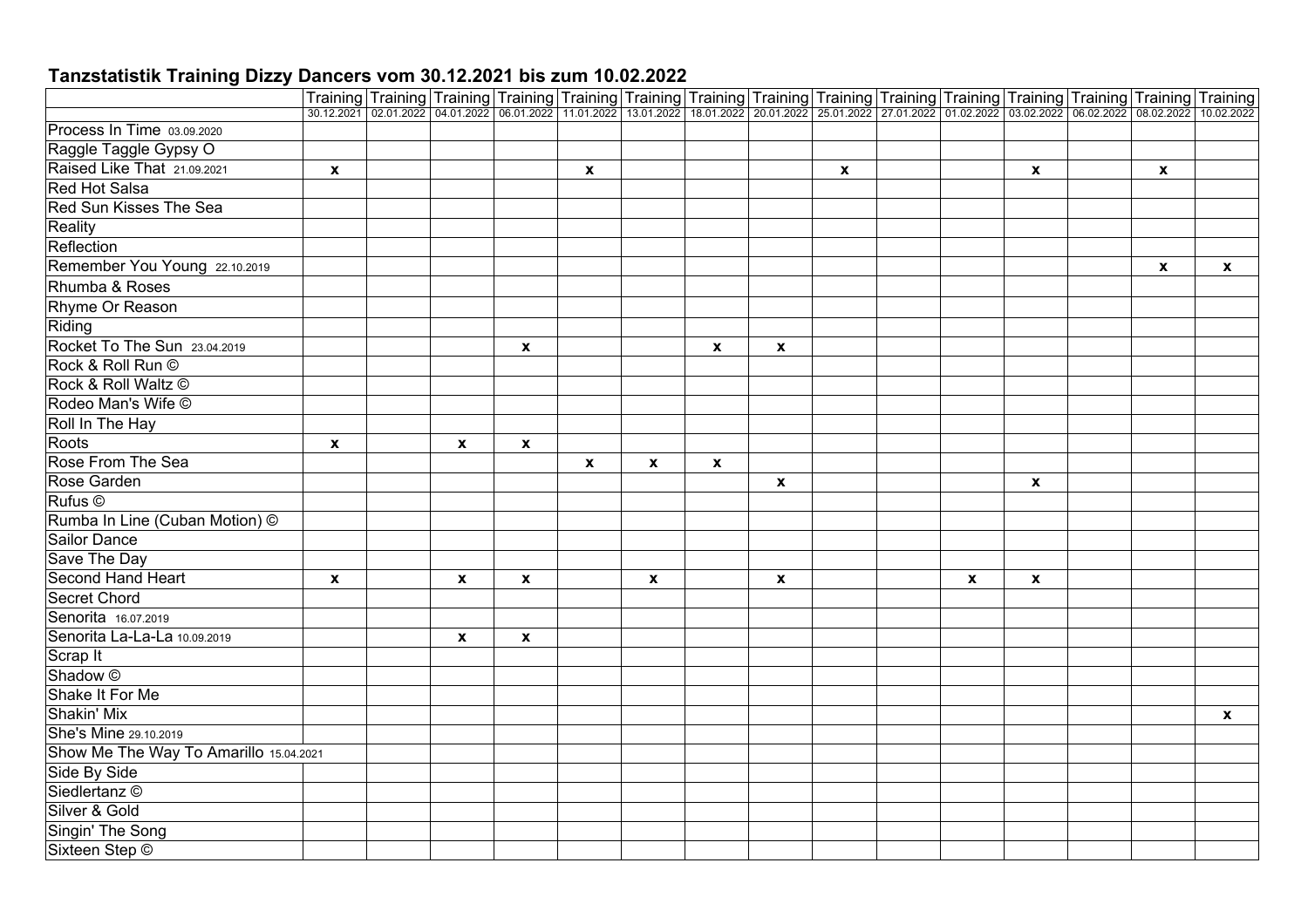|                              |              |  | Training Training Training Training Training Training Training Training Training Training Training Training Training Training Training                                                     |                           |                    |              |              |              |                    |              |              |              |              |
|------------------------------|--------------|--|--------------------------------------------------------------------------------------------------------------------------------------------------------------------------------------------|---------------------------|--------------------|--------------|--------------|--------------|--------------------|--------------|--------------|--------------|--------------|
|                              |              |  | 30.12.2021 02.01.2022 04.01.2022 06.01.2022 11.01.2022 13.01.2022 18.01.2022 20.01.2022 25.01.2022 27.01.2022 01.02.2022 03.02.2022 03.02.2022 08.02.2022 03.02.2022 05.02.2022 10.02.2022 |                           |                    |              |              |              |                    |              |              |              |              |
| Spring Breakdown             |              |  |                                                                                                                                                                                            |                           |                    |              |              |              |                    |              |              |              |              |
| Spring Swing ©               |              |  |                                                                                                                                                                                            |                           |                    |              |              |              |                    |              |              |              |              |
| <b>Skiffle Time</b>          |              |  |                                                                                                                                                                                            |                           |                    |              |              |              |                    |              |              |              |              |
| <b>Smokey Places</b>         |              |  |                                                                                                                                                                                            |                           |                    |              |              |              |                    |              |              |              |              |
| So Am I                      |              |  |                                                                                                                                                                                            |                           |                    |              |              |              |                    |              |              |              |              |
| So Just Dance Dance Dance!   |              |  |                                                                                                                                                                                            |                           |                    |              |              |              |                    |              |              |              |              |
| So Wake Me Up                |              |  |                                                                                                                                                                                            |                           |                    |              |              |              |                    |              |              |              |              |
| Something In The Water       |              |  |                                                                                                                                                                                            |                           |                    |              |              |              |                    |              |              |              |              |
| Somthing You Love 04.06.2019 |              |  |                                                                                                                                                                                            |                           | $\pmb{\chi}$       |              | $\mathbf{x}$ |              | $\pmb{\mathsf{x}}$ |              |              | $\mathbf{x}$ |              |
| Soul Food (26.08.2021)       |              |  |                                                                                                                                                                                            |                           |                    |              |              | X            | $\mathbf{x}$       | $\mathbf{x}$ | $\mathbf{x}$ |              |              |
| Soul Shake 08.10.2019        |              |  |                                                                                                                                                                                            |                           |                    |              |              |              |                    |              |              |              |              |
| South Side Shuffle           |              |  |                                                                                                                                                                                            |                           |                    |              |              |              |                    |              |              |              |              |
| Southern Delight             |              |  |                                                                                                                                                                                            |                           |                    |              |              |              |                    |              |              |              |              |
| <b>Slamming Doors</b>        | $\mathbf{x}$ |  |                                                                                                                                                                                            |                           |                    |              |              |              |                    |              |              |              |              |
| Slow Rain ©                  |              |  |                                                                                                                                                                                            |                           |                    |              |              |              |                    |              |              |              |              |
| Slowly, Gently, Softly (SGS) |              |  |                                                                                                                                                                                            |                           |                    |              |              |              |                    |              |              |              |              |
| <b>Stay Stay Stay</b>        |              |  |                                                                                                                                                                                            |                           |                    |              |              |              |                    |              |              |              |              |
| <b>Sticks And Stones</b>     |              |  |                                                                                                                                                                                            |                           |                    | $\pmb{\chi}$ |              |              | $\pmb{\mathsf{x}}$ |              |              |              |              |
| Stomp Down 11.02.2020        |              |  |                                                                                                                                                                                            |                           |                    |              |              |              |                    |              |              |              |              |
| Stomp(ing) It Out            |              |  |                                                                                                                                                                                            |                           |                    |              |              |              |                    |              |              |              |              |
| <b>Stray Cat Strut</b>       |              |  |                                                                                                                                                                                            |                           |                    | $\pmb{\chi}$ |              |              |                    |              |              | $\mathbf{x}$ | $\pmb{\chi}$ |
| <b>Strong Bounds</b>         |              |  |                                                                                                                                                                                            |                           |                    |              |              |              |                    |              |              |              |              |
| Sugar And Pai                |              |  |                                                                                                                                                                                            |                           |                    |              |              |              |                    |              |              |              |              |
| Sugar How You Get So Fly     |              |  |                                                                                                                                                                                            |                           |                    |              |              |              |                    |              |              |              |              |
| Suite 16                     |              |  |                                                                                                                                                                                            |                           |                    |              |              |              |                    |              |              |              |              |
| <b>Summer Fly</b>            |              |  |                                                                                                                                                                                            |                           |                    | X            |              |              |                    |              |              |              |              |
| Sundowner                    |              |  |                                                                                                                                                                                            |                           |                    |              |              |              |                    |              |              |              |              |
| <b>Sunshine</b> 21.01.2021   |              |  |                                                                                                                                                                                            |                           |                    |              |              | $\mathbf{x}$ | $\boldsymbol{x}$   |              |              |              |              |
| Suzanna Suzanna ©            |              |  |                                                                                                                                                                                            |                           |                    |              |              |              |                    |              |              |              |              |
| Sway ©                       |              |  |                                                                                                                                                                                            |                           |                    |              |              |              |                    |              |              |              |              |
| <b>Sweet Caroline</b>        |              |  |                                                                                                                                                                                            | $\boldsymbol{\mathsf{x}}$ | $\pmb{\mathsf{x}}$ |              |              |              |                    |              |              | $\mathbf{x}$ |              |
| Sweet Delight ©              |              |  |                                                                                                                                                                                            |                           |                    |              |              |              |                    |              |              |              |              |
| <b>Sweet Pee</b>             |              |  |                                                                                                                                                                                            |                           |                    |              |              |              |                    |              |              |              |              |
| <b>Swinging Thing</b>        |              |  |                                                                                                                                                                                            |                           |                    |              |              |              |                    |              |              |              |              |
| Take Me To The River         |              |  |                                                                                                                                                                                            |                           |                    |              |              |              |                    |              |              |              |              |
| Take The Road Less Travelled |              |  |                                                                                                                                                                                            |                           |                    |              |              |              |                    |              |              |              |              |
| Tango With The Sheriff       |              |  |                                                                                                                                                                                            |                           |                    |              |              |              |                    |              |              |              |              |
| Temple Bar (Come On Down)    |              |  |                                                                                                                                                                                            |                           |                    |              |              |              |                    |              |              |              |              |
|                              |              |  |                                                                                                                                                                                            |                           |                    |              |              |              |                    |              |              |              |              |
| Tap & Go                     |              |  |                                                                                                                                                                                            |                           |                    |              |              |              |                    |              |              |              |              |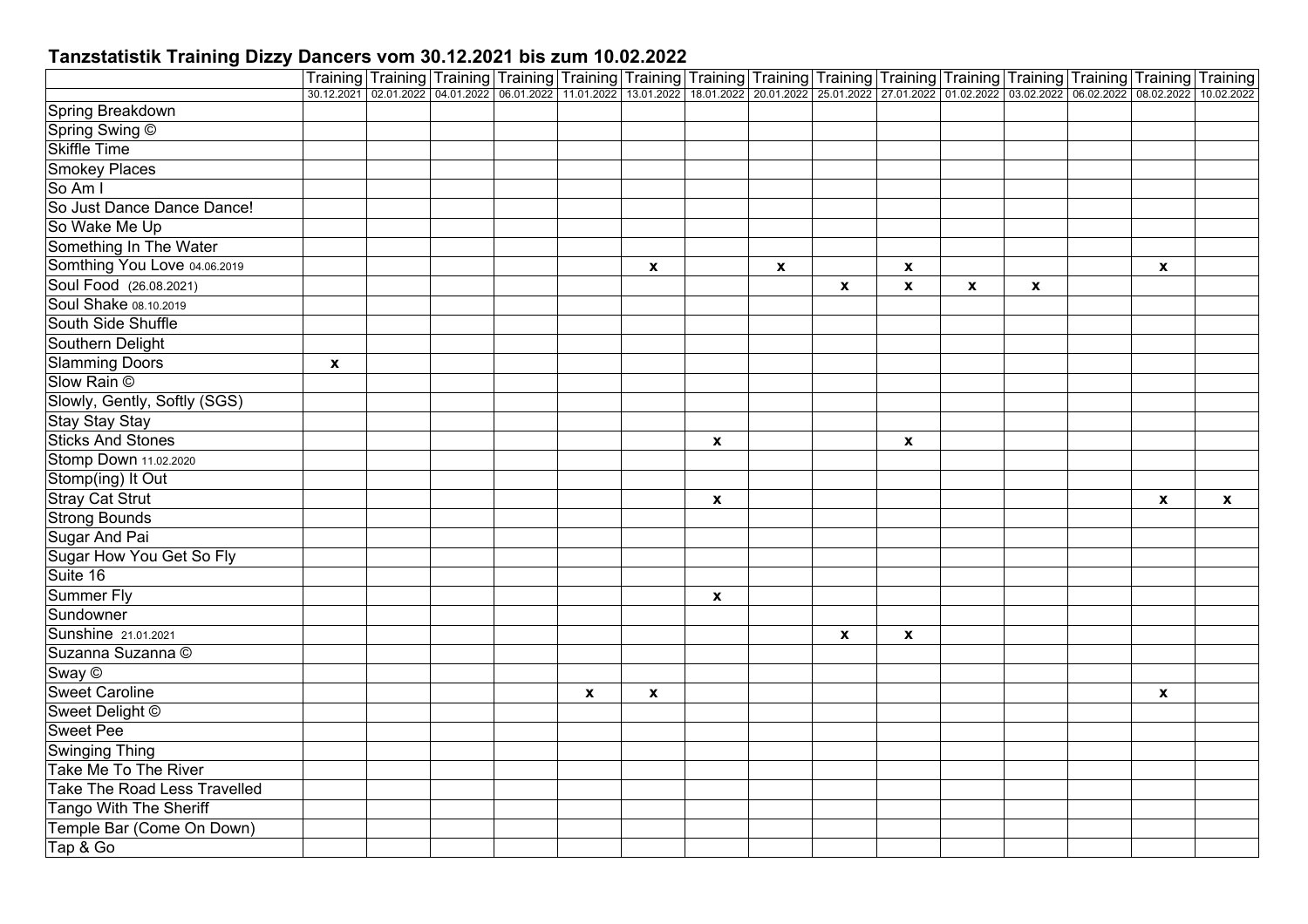|                                                                                                                                                                                            | Training Training Training Training Training Training Training Training Training Training Training Training Training Training Training |
|--------------------------------------------------------------------------------------------------------------------------------------------------------------------------------------------|----------------------------------------------------------------------------------------------------------------------------------------|
| 30.12.2021 02.01.2022 04.01.2022 06.01.2022 11.01.2022 13.01.2022 18.01.2022 20.01.2022 25.01.2022 27.01.2022 01.02.2022 03.02.2022 03.02.2022 06.02.2022 03.02.2022 05.02.2022 10.02.2022 |                                                                                                                                        |
| Tender                                                                                                                                                                                     |                                                                                                                                        |
| <b>Tennessee Waltz Surprise</b><br>$\pmb{\mathsf{x}}$<br>$\pmb{\mathsf{x}}$                                                                                                                |                                                                                                                                        |
| Tequila                                                                                                                                                                                    |                                                                                                                                        |
| <b>Texas Clogger</b>                                                                                                                                                                       |                                                                                                                                        |
| <b>Texas Hero</b>                                                                                                                                                                          |                                                                                                                                        |
| <b>Texas Stomp</b>                                                                                                                                                                         |                                                                                                                                        |
| <b>Thank You</b><br>$\mathbf x$                                                                                                                                                            |                                                                                                                                        |
| That's Where I'll Be<br>$\pmb{\mathsf{x}}$<br>$\mathbf{x}$<br>$\boldsymbol{\mathsf{x}}$<br>$\mathbf{x}$<br>$\mathbf{x}$<br>$\mathbf{x}$                                                    |                                                                                                                                        |
| The Boat To Liverpool                                                                                                                                                                      |                                                                                                                                        |
| The Bomp                                                                                                                                                                                   |                                                                                                                                        |
| The Blarney Roses                                                                                                                                                                          |                                                                                                                                        |
| The Bremer                                                                                                                                                                                 |                                                                                                                                        |
| The Flute                                                                                                                                                                                  |                                                                                                                                        |
| The Gambler                                                                                                                                                                                |                                                                                                                                        |
| The Heel And Toe Polka ©                                                                                                                                                                   |                                                                                                                                        |
| The One<br>$\boldsymbol{\mathsf{x}}$<br>$\boldsymbol{\mathsf{x}}$<br>$\mathbf{x}$<br>$\mathbf{x}$                                                                                          | $\mathbf{x}$                                                                                                                           |
| The Queen                                                                                                                                                                                  |                                                                                                                                        |
| The Storm                                                                                                                                                                                  |                                                                                                                                        |
| The Wellerman 02.02.2021                                                                                                                                                                   |                                                                                                                                        |
| The World                                                                                                                                                                                  |                                                                                                                                        |
| There's A Reason<br>$\boldsymbol{x}$<br>$\pmb{\mathsf{x}}$<br>$\boldsymbol{x}$<br>$\boldsymbol{x}$<br>$\pmb{\mathsf{x}}$                                                                   |                                                                                                                                        |
| Things<br>$\boldsymbol{\mathsf{x}}$<br>$\boldsymbol{x}$<br>$\boldsymbol{\mathsf{x}}$<br>$\boldsymbol{\mathsf{x}}$                                                                          |                                                                                                                                        |
| This Is Me                                                                                                                                                                                 |                                                                                                                                        |
| <b>Ticket To Heaven</b>                                                                                                                                                                    |                                                                                                                                        |
| Til You Can't (New) 18.01.2022<br>$\pmb{\chi}$<br>$\mathbf{x}$<br>$\mathbf{x}$<br>$\mathbf{x}$<br>$\pmb{\mathsf{x}}$<br>$\pmb{\mathsf{x}}$<br>$\boldsymbol{\mathsf{x}}$                    | $\boldsymbol{\mathsf{x}}$                                                                                                              |
| Toes                                                                                                                                                                                       |                                                                                                                                        |
| Toot Toot 02.03.2021<br>$\boldsymbol{x}$<br>$\mathbf{x}$<br>$\mathbf{x}$<br>$\pmb{\mathsf{x}}$                                                                                             |                                                                                                                                        |
| <b>Travelin' Soldier</b>                                                                                                                                                                   |                                                                                                                                        |
| Triple Cross ©                                                                                                                                                                             |                                                                                                                                        |
| <b>Truck A Truck</b>                                                                                                                                                                       |                                                                                                                                        |
| <b>Tush Push</b>                                                                                                                                                                           |                                                                                                                                        |
| Un Mundo Verdadero 23.04.2019                                                                                                                                                              |                                                                                                                                        |
| <b>Unchained Melody</b><br>$\mathbf{x}$<br>$\boldsymbol{\mathsf{x}}$                                                                                                                       |                                                                                                                                        |
| <b>Under The Sun</b>                                                                                                                                                                       |                                                                                                                                        |
| <b>Until The Dawn</b><br>$\mathbf{x}$<br>$\mathbf{x}$                                                                                                                                      |                                                                                                                                        |
| V8 Town                                                                                                                                                                                    |                                                                                                                                        |
| Vamos A La Playa                                                                                                                                                                           |                                                                                                                                        |
| Vanessas Dance                                                                                                                                                                             |                                                                                                                                        |
| Vanotek Cha                                                                                                                                                                                |                                                                                                                                        |